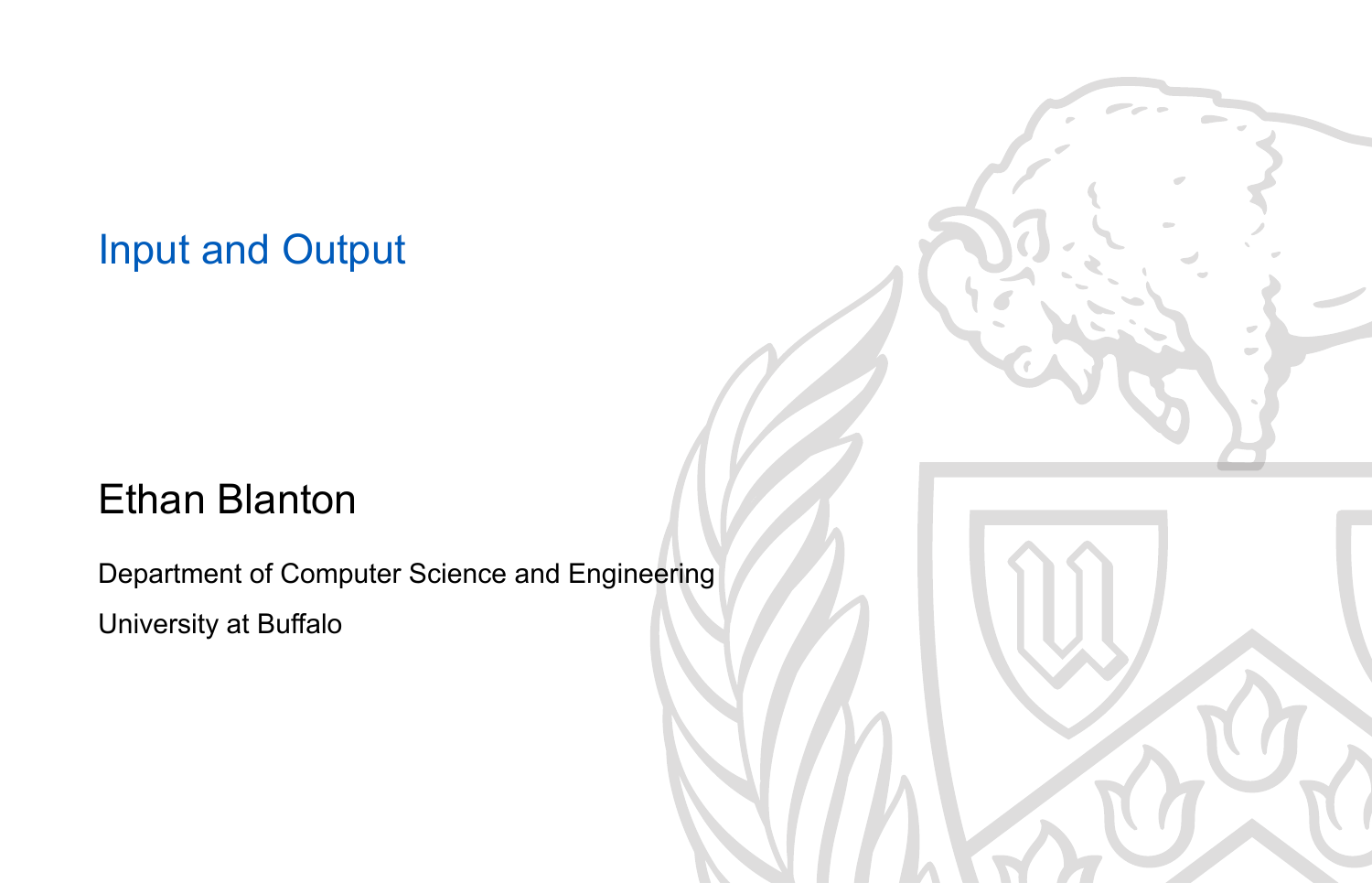### **Introduction** Unix I/O Standard I/O Buffering Summary References I/O Kernel Services

We have seen some text I/O using the C Standard Library.

- $\blacksquare$  printf()
- $\blacksquare$  fgetc()
- **■** …

However, all I/O is built on kernel system calls.

In this lecture, we'll look at those services *vs.* standard I/O.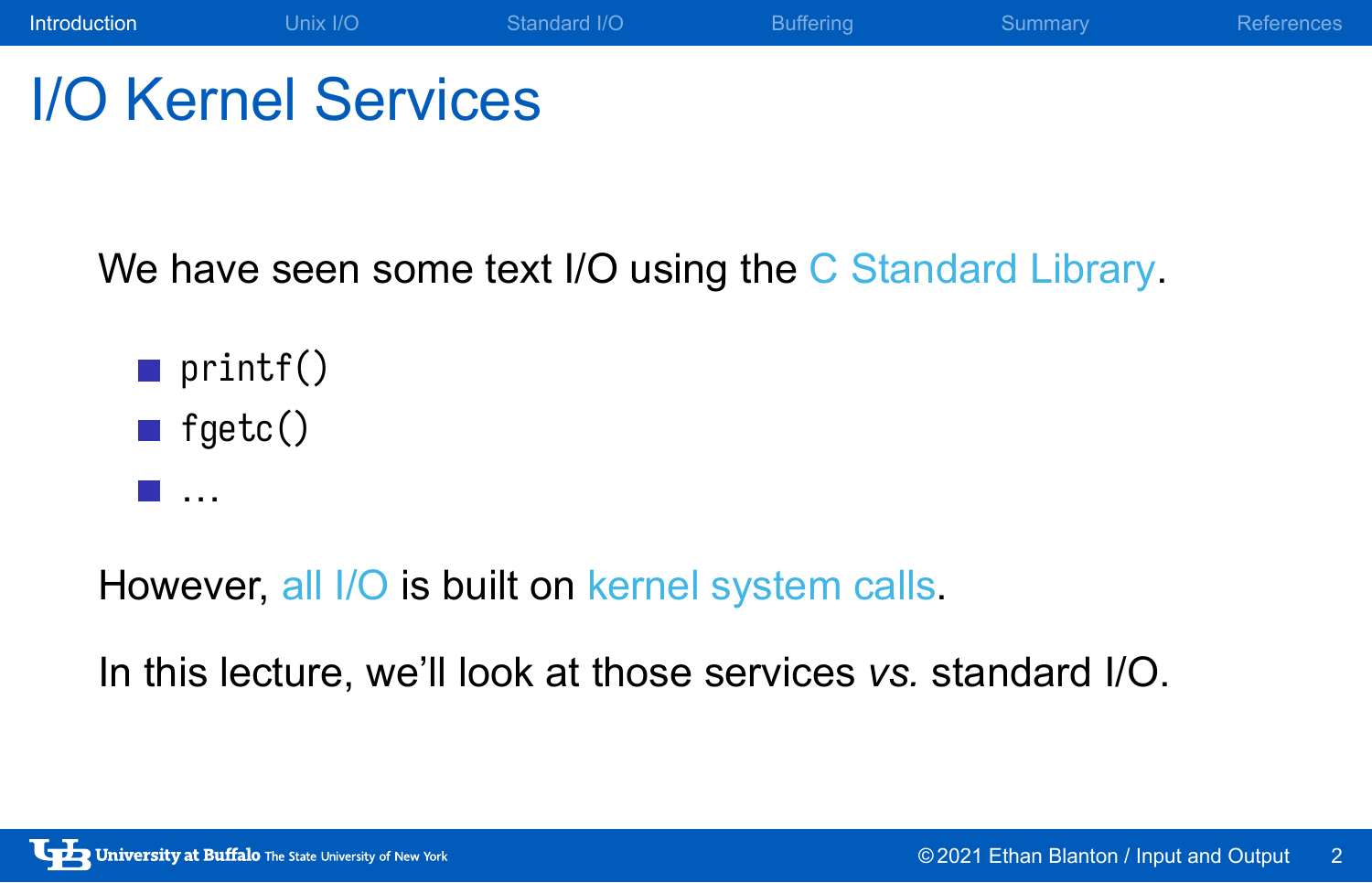### Everything is a File

These services are particularly important on Unix systems.

**Introduction** Unix I/O Standard I/O Buffering Summary References

On Unix, "everything is a file".

Many devices and services are accessed by opening device nodes.

Device nodes behave like (but are not) files.

#### Examples:

- /dev/null: Always readable, contains no data. Always writable, discards anything written to it.
- /dev/urandom: Always readable, reads a cryptographically secure stream of random data.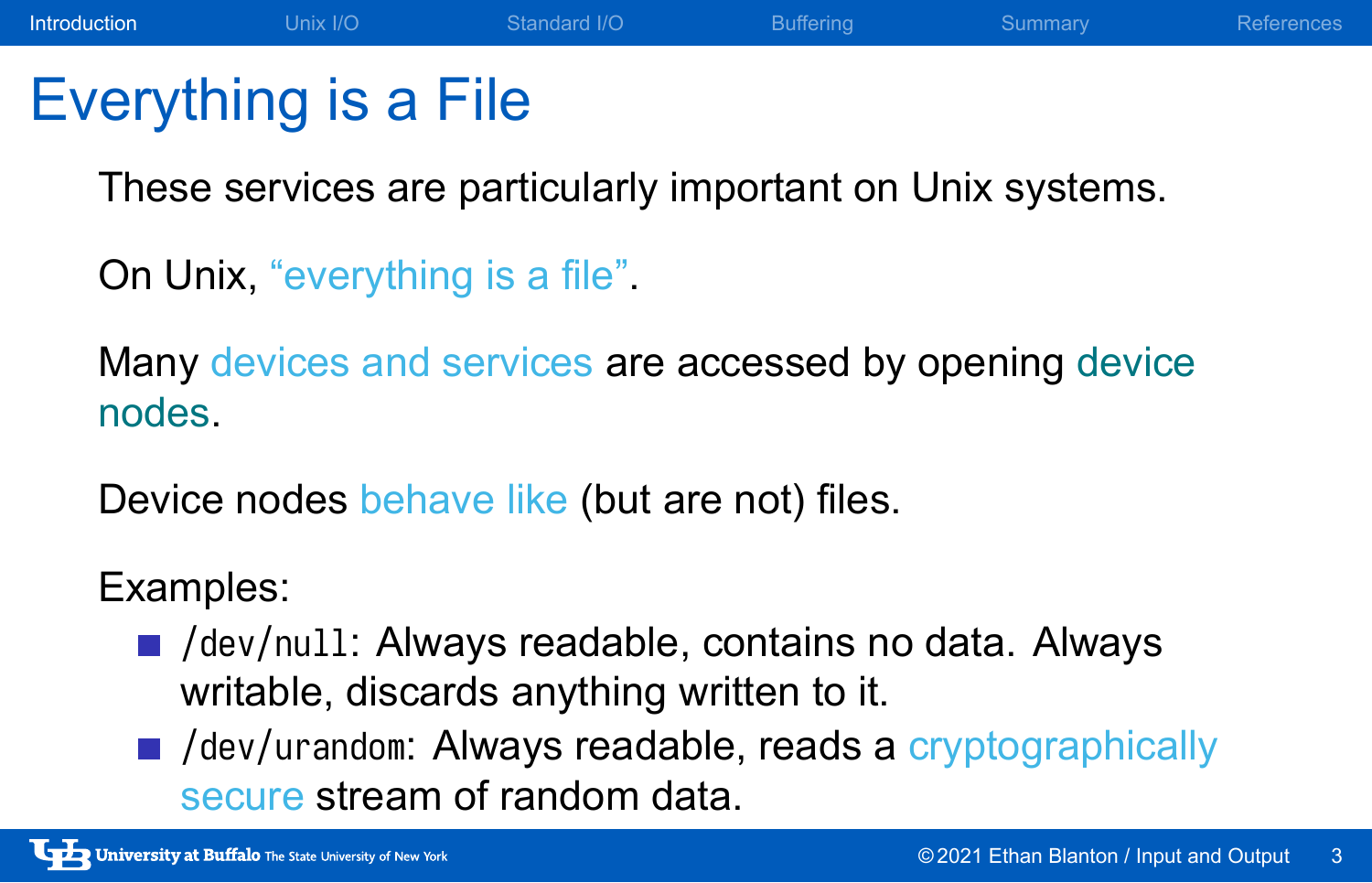### File Descriptors

All access to files is through file descriptors.

A file descriptor is a small integer representing an open file in a particular process.

There are three "standard" file descriptors:

- **0**: standard input
- 1: standard output
- 2: standard error
- …sound familiar? (stdin, stdout, stderr)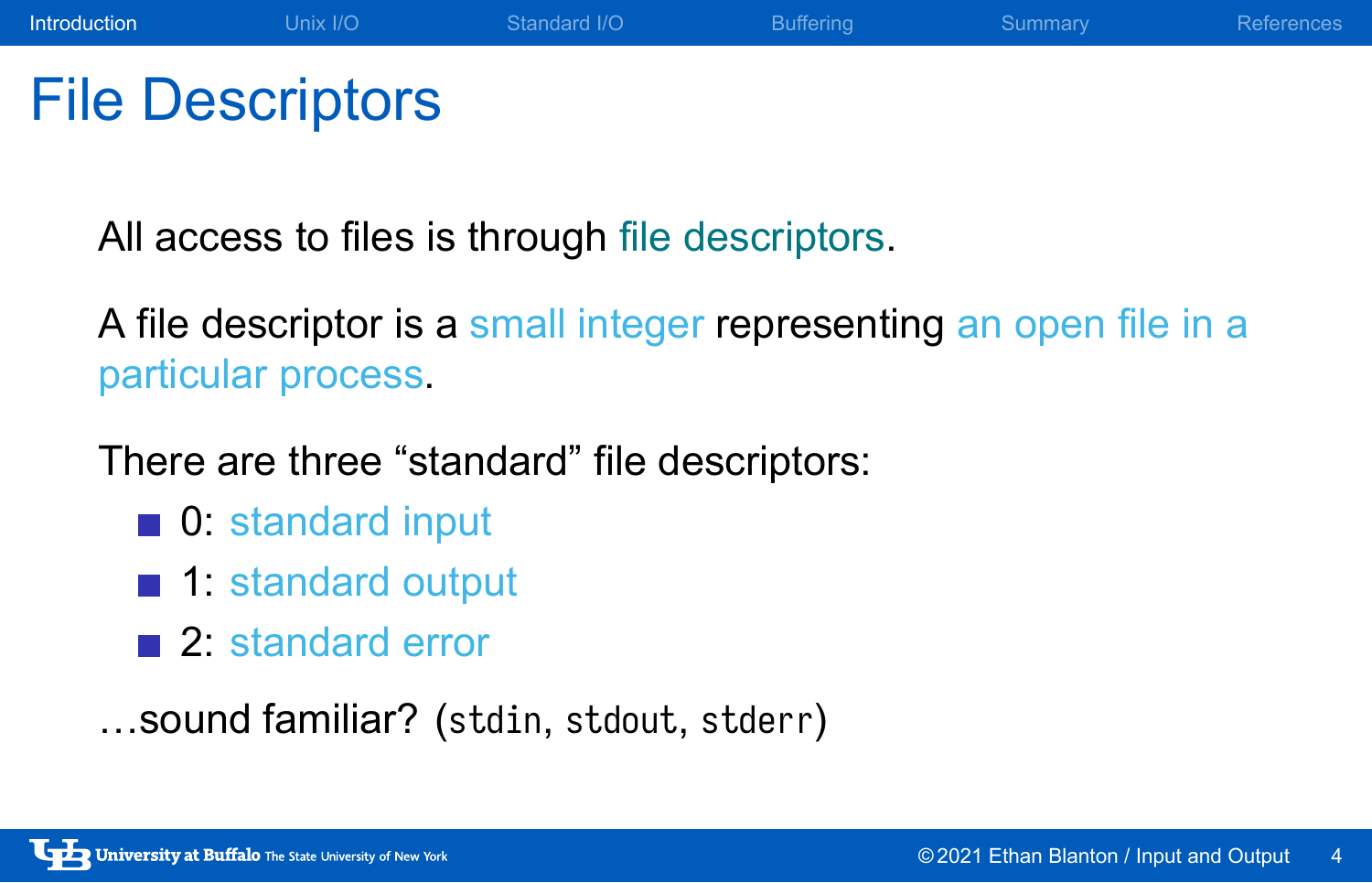## System Call Failures

Kernel I/O (and most other) system calls return -1 on failure.

When this happens, the global variable errno is set to a reason.

Introduction **Unix I/O** Standard I/O Buffering Summary References

Include errno.h to define errno in your code.

The functions perror() and strerror() produce a human-readable error from errno.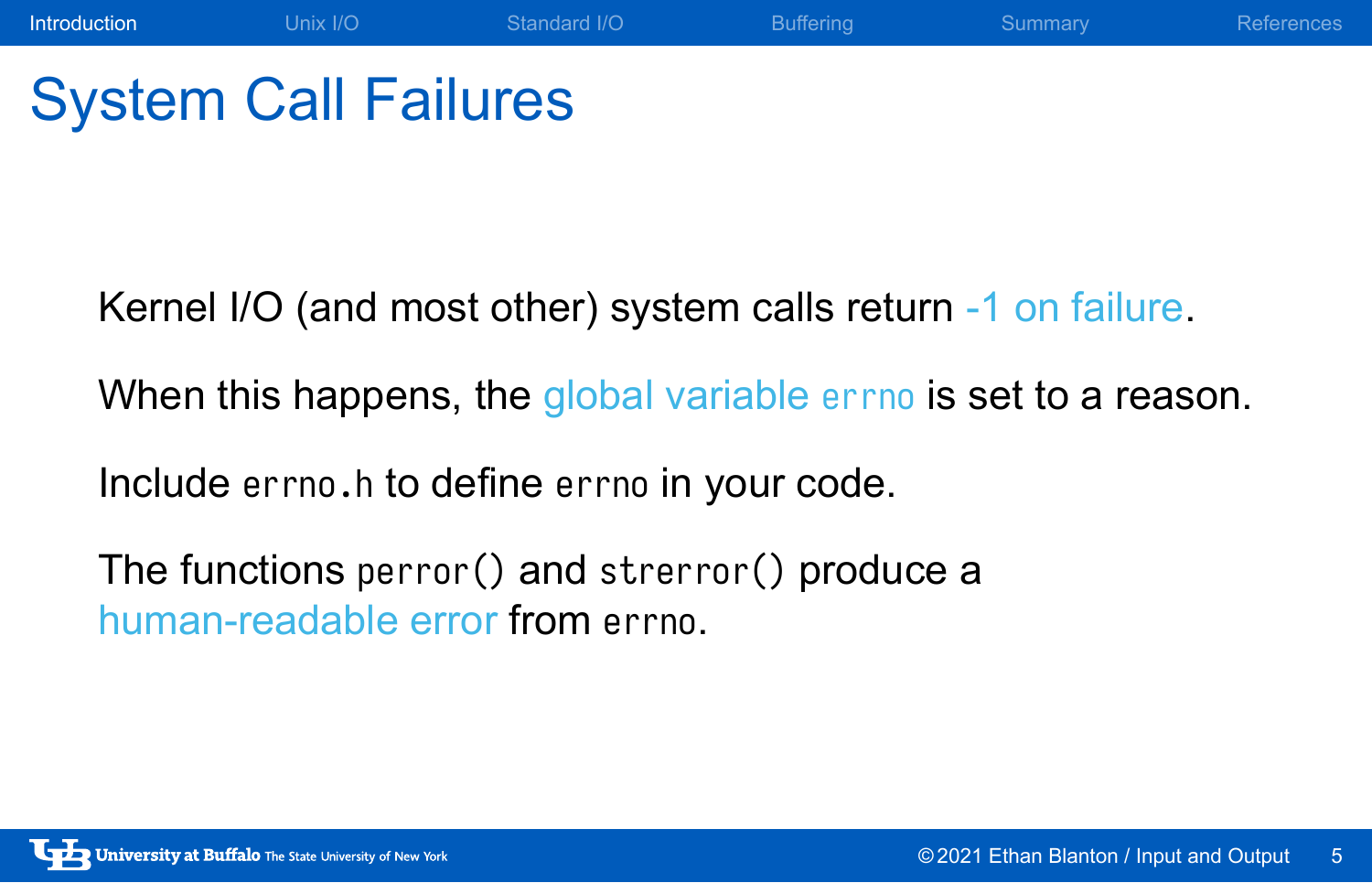### Opening Files

There are two<sup>1</sup> calls to open a file on a POSIX system:

#include <fcntl.h>

```
int open ( const char * path, int flags, mode_t mode);
int creat ( const char *path, mode_t mode);
```
The creat() system call is exactly like calling: open(path, O\_CREAT|O\_WRONLY|O\_TRUNC, mode);

Both functions return a filedescriptor on success.

 $1...$ OK, three.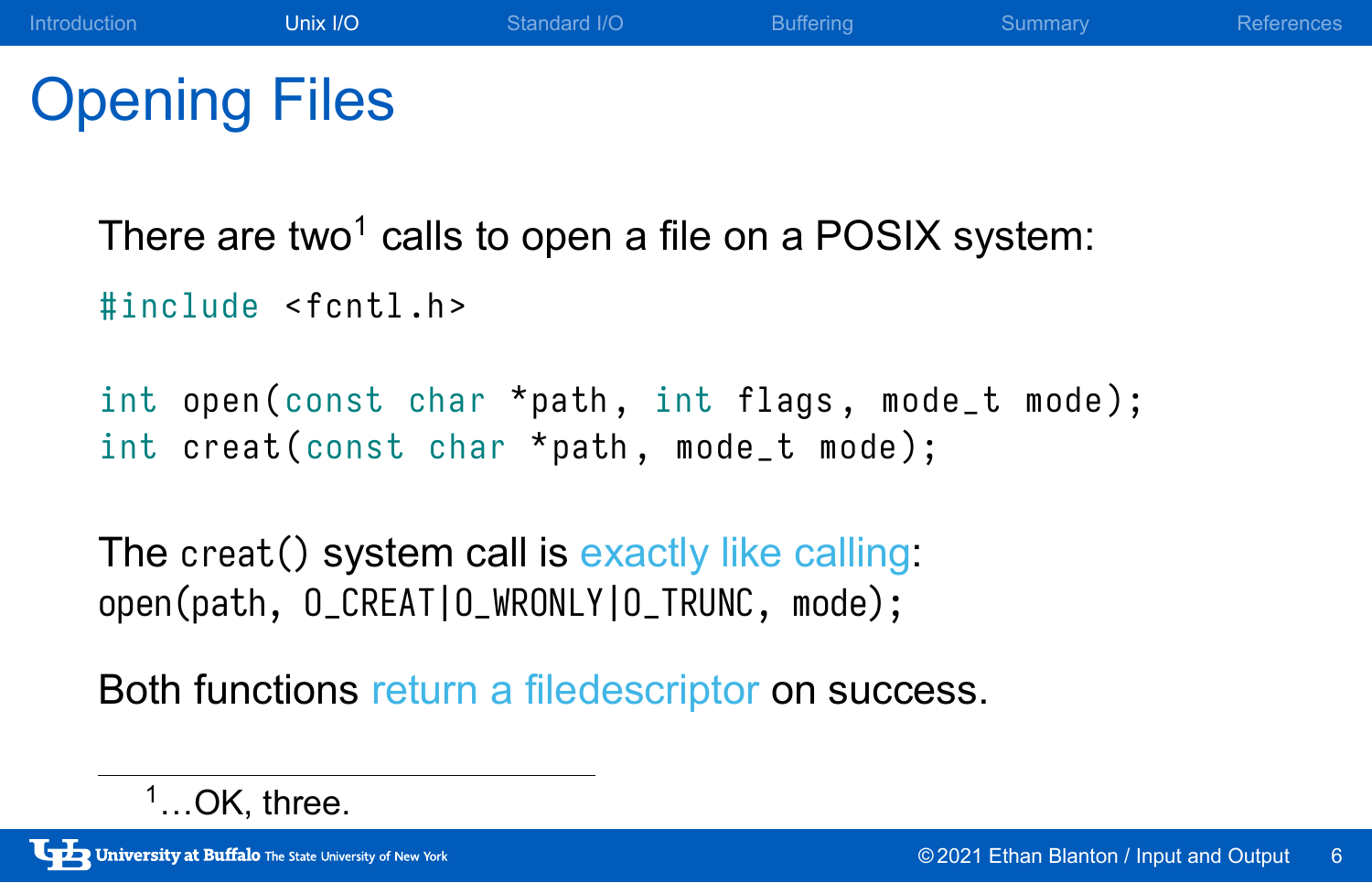### Open Flags

int open(const char \*path, int flags, mode\_t mode);

The flags parameter controls how open() behaves:

- 0\_RDONLY: Open read-only
- 0\_WRONLY: Open write-only
- 0\_RDWR: Open for reading and writing
- 0\_CREAT: When writing, create the file if it doesn't exist
- 0\_EXCL: When creating a file, fail if it already exists
- 0\_APPEND: When writing, start at the end of the file
- 0\_TRUNC: When writing, truncate the file to 0 bytes
- O\_CLOEXEC: Close this file on exec()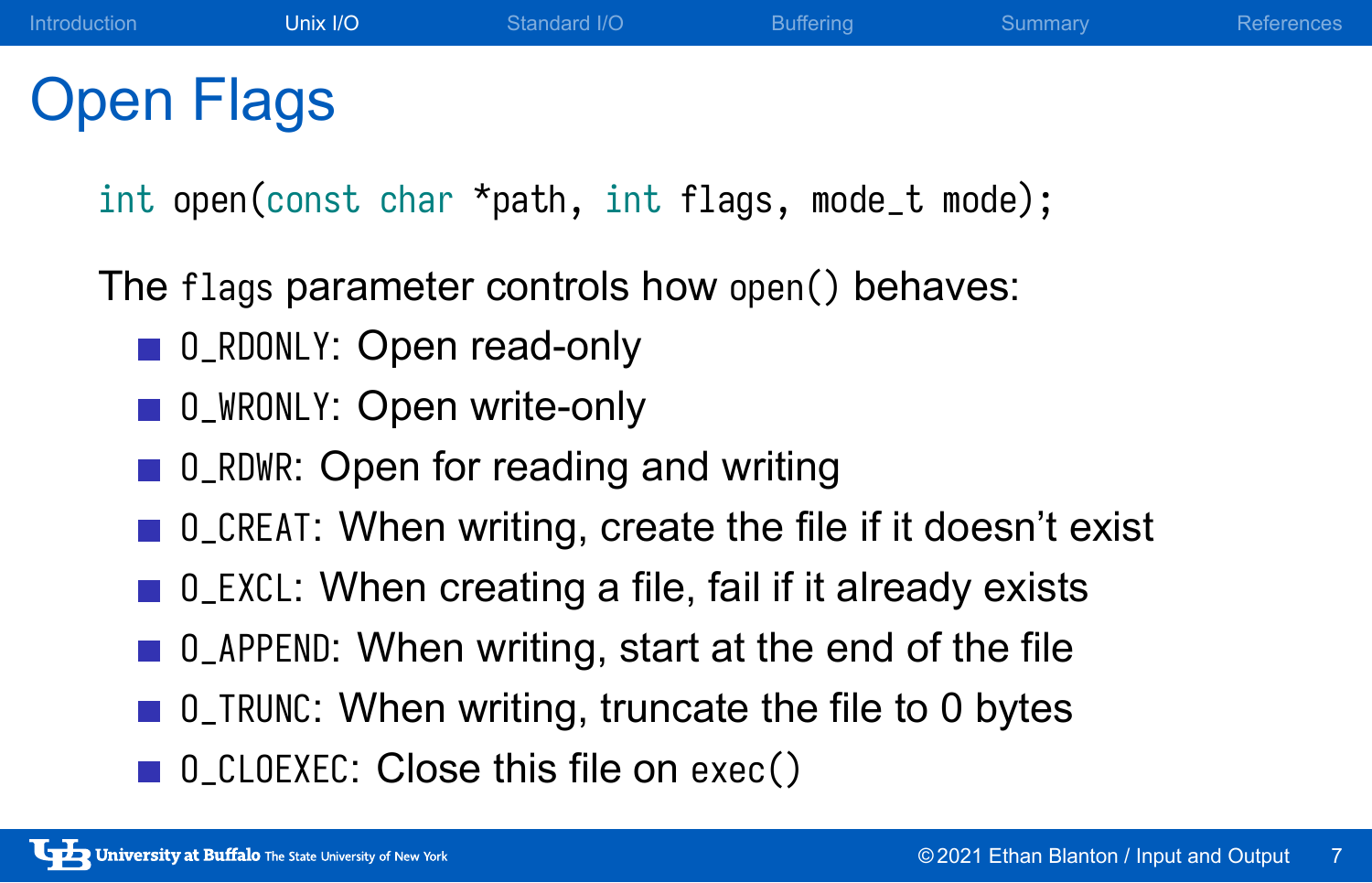## O\_CREAT|O\_EXCL

The combination of flags O\_CREAT|O\_EXCL allows for exclusive access among cooperating processes.

The kernel will create the file if and only if it doesn't already exist.

Introduction **Unix I/O** Standard I/O Buffering Summary References

This is an atomic action.

If every process uses O\_CREAT|O\_EXCL for a file, the file can be used as a lock.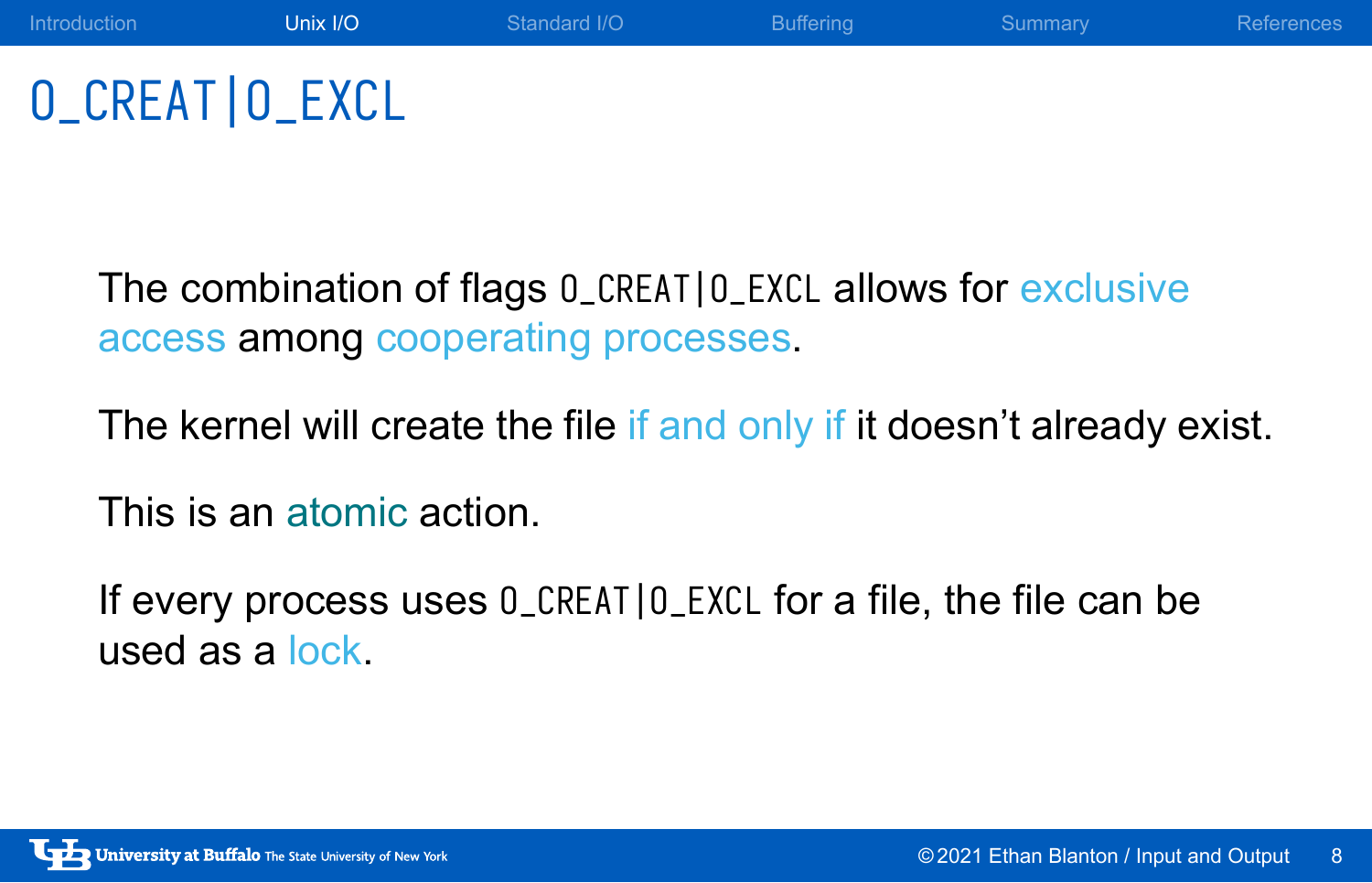### **Reading**

#include <unistd.h>

int read (int fd, void \*buffer, size\_t bytes);

The read() system call reads data from an open file.

It reads raw bytes with no translation; In particular, it will (maybe) not read a NUL-terminated string.

Its return value is:

- 0: end of file
- *>* 0: bytes read; EOF if *<* bytes
- *−*1: error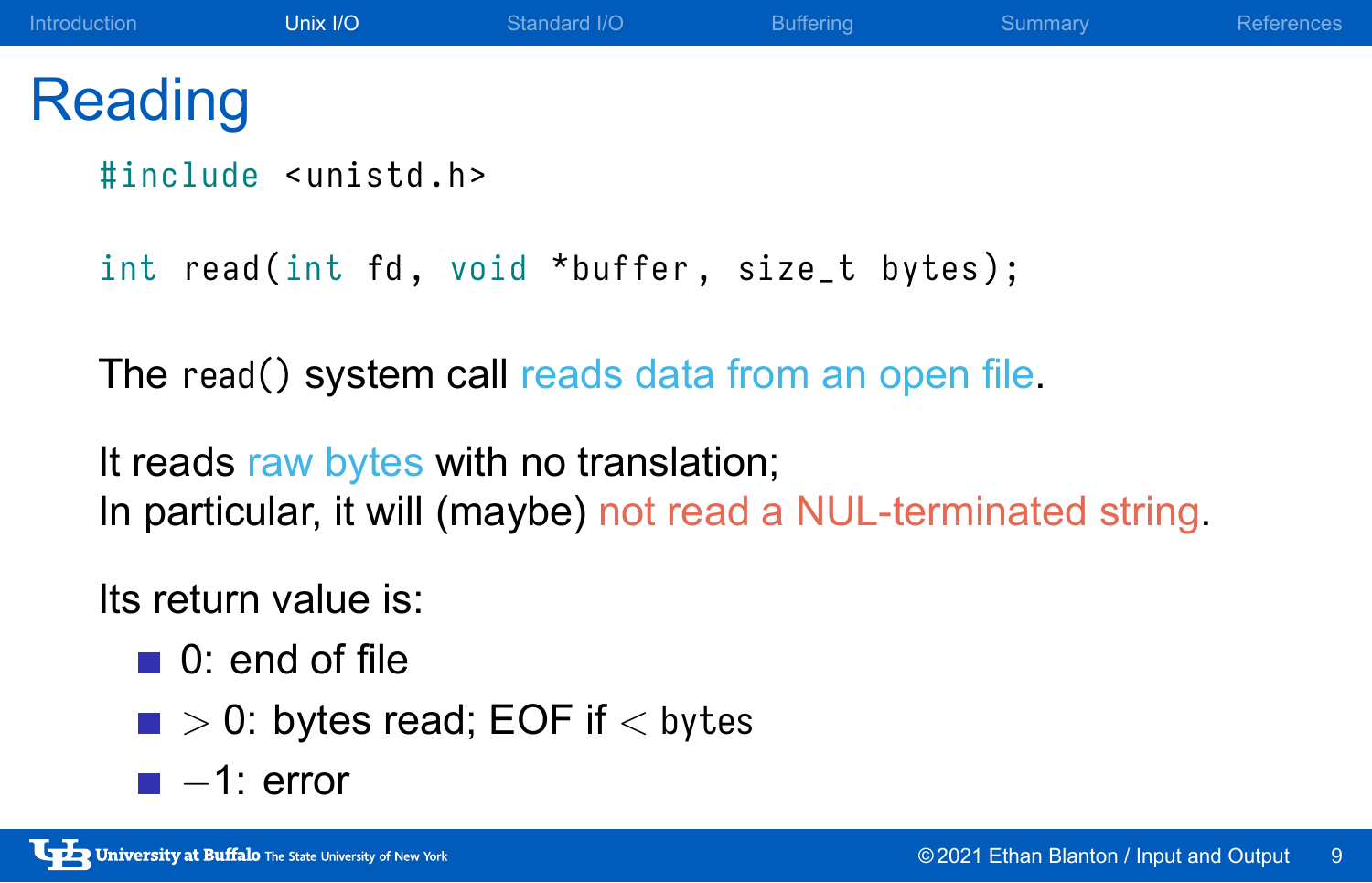## **Writing**

#include <unistd.h>

int write (int fd, const void \*buffer, size\_t bytes);

The write() sytem call writes raw binary data to an open file.

Its return value is:

- *≥* 0: bytes written; full disk / *etc.* if *<* bytes
- $\blacksquare$  < 0: error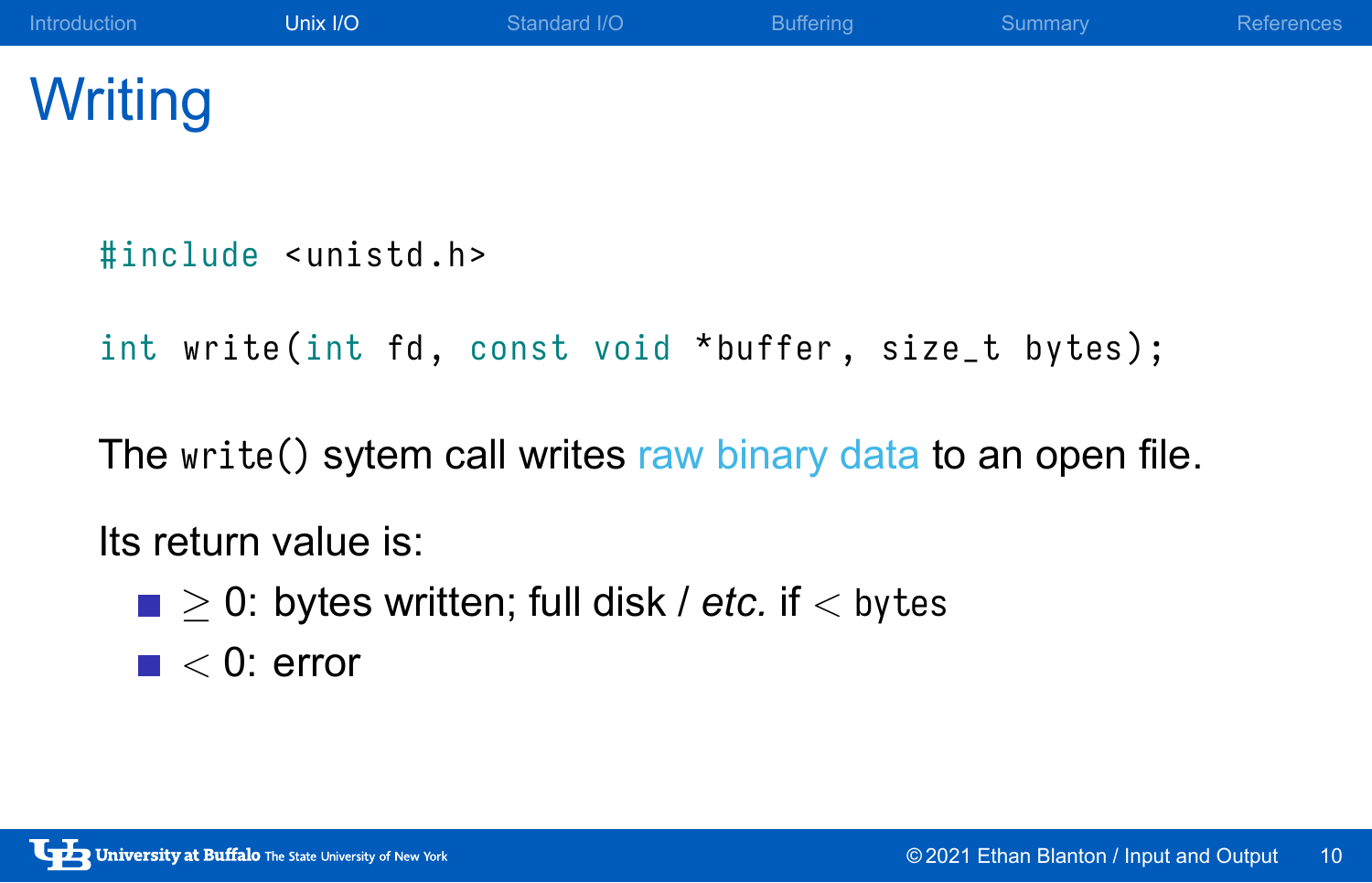## Closing File Descriptors

#include <unistd.h>

int close(int fd);

An open file can be closed with the close() system call.

Introduction **Unix I/O** Standard I/O Buffering Summary References

Using a descriptor after close is an error.

A closed descriptor may be reused by subsequent opens.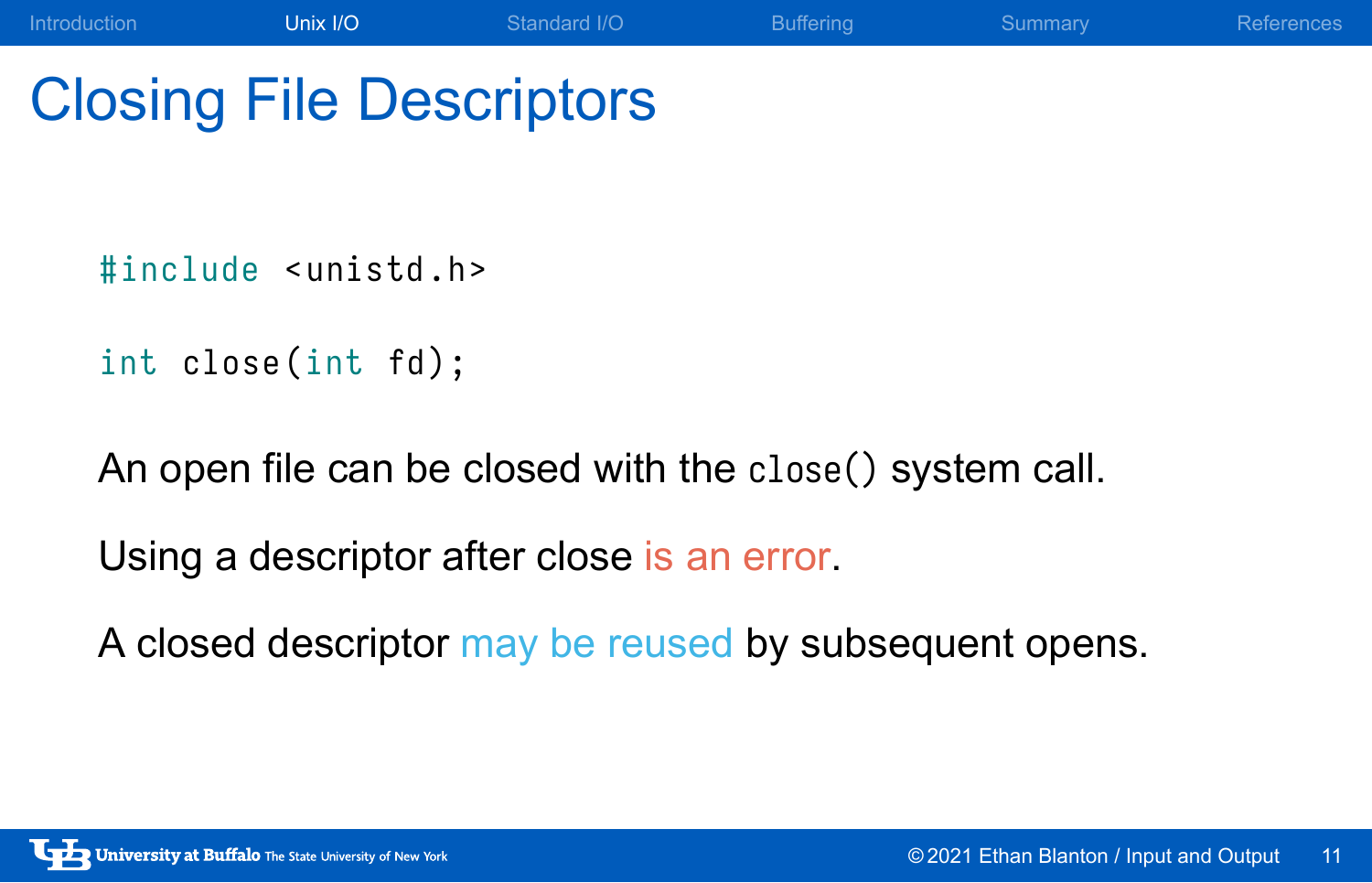### Unix I/O Example #include <unistd.h>

```
#include <fcntl.h>
    int main (int argc, char *argv[]) {
        char buf [1024];
        int fd, bytes;
        if (( fd = open(argv[1], 0_RDONLY)) < 0){ return -1; }
        while ((bytes = read(fd, but, sizeof(buf))) > 0) {
             if (write(1, buf, bytes) < \theta) {
                  return -1;
             }
        }
         return bytes < 0;
B<br>University at Buffalo The State University of New York
```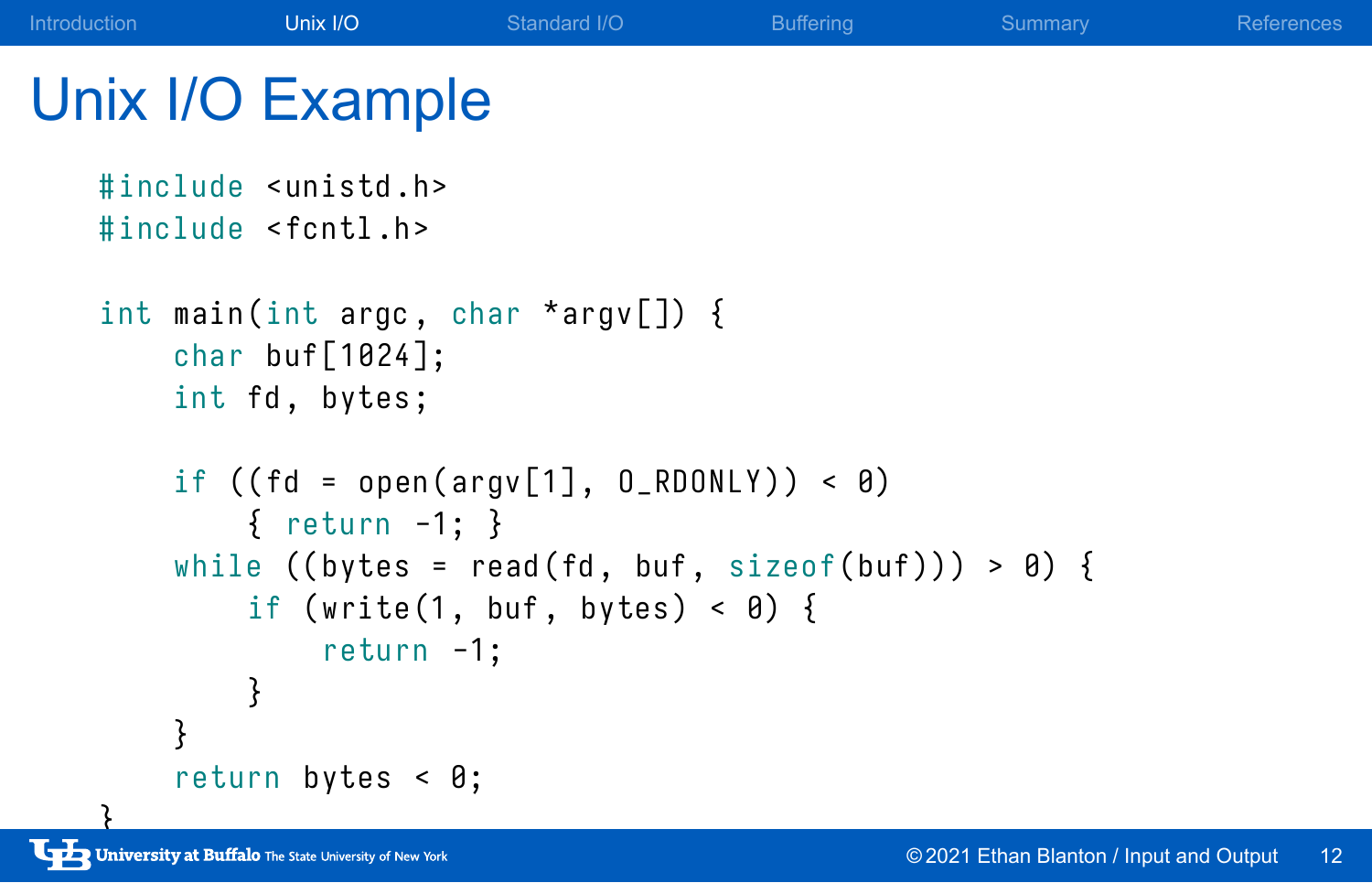## Standard I/O? What Standard?

If Unix I/O is part of the POSIX Standard …

Standard I/O is part of the C Standard.

Non-POSIX systems will still have standard I/O!

On Unix systems, the standard I/O functions wrap Unix I/O.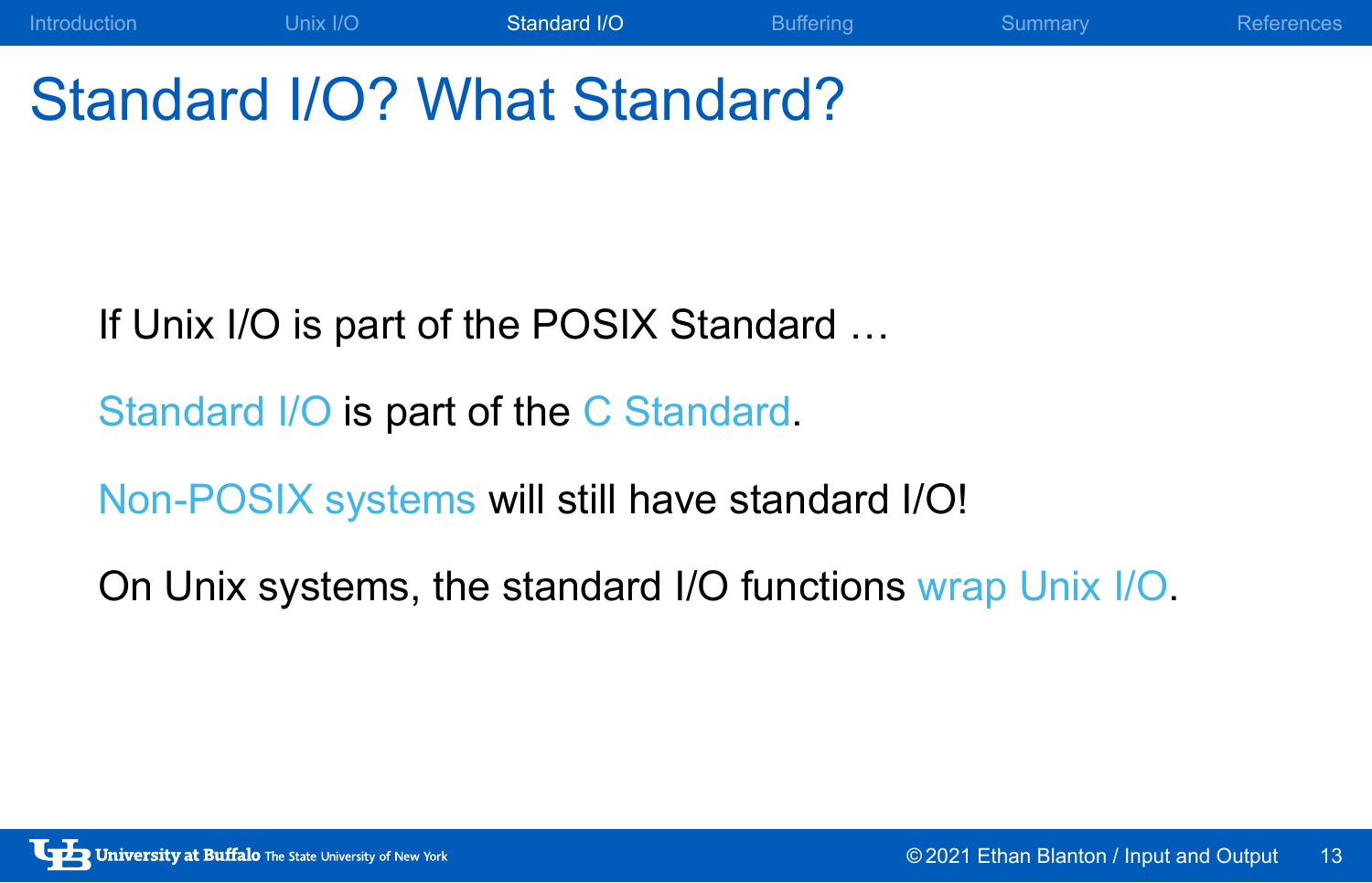### Opening Streams

An open file in standard I/O is called a stream.

On Unix, a stream wraps a file descriptor.

#include <stdio.h>

```
FILE *fopen (const char *path, const char *mode);
FILE *fdopen(int fd, const char *mode);
```
fopen() opens a file, fdopen() wraps an open file descriptor.

The mode parameter here confusingly corresponds to open flags.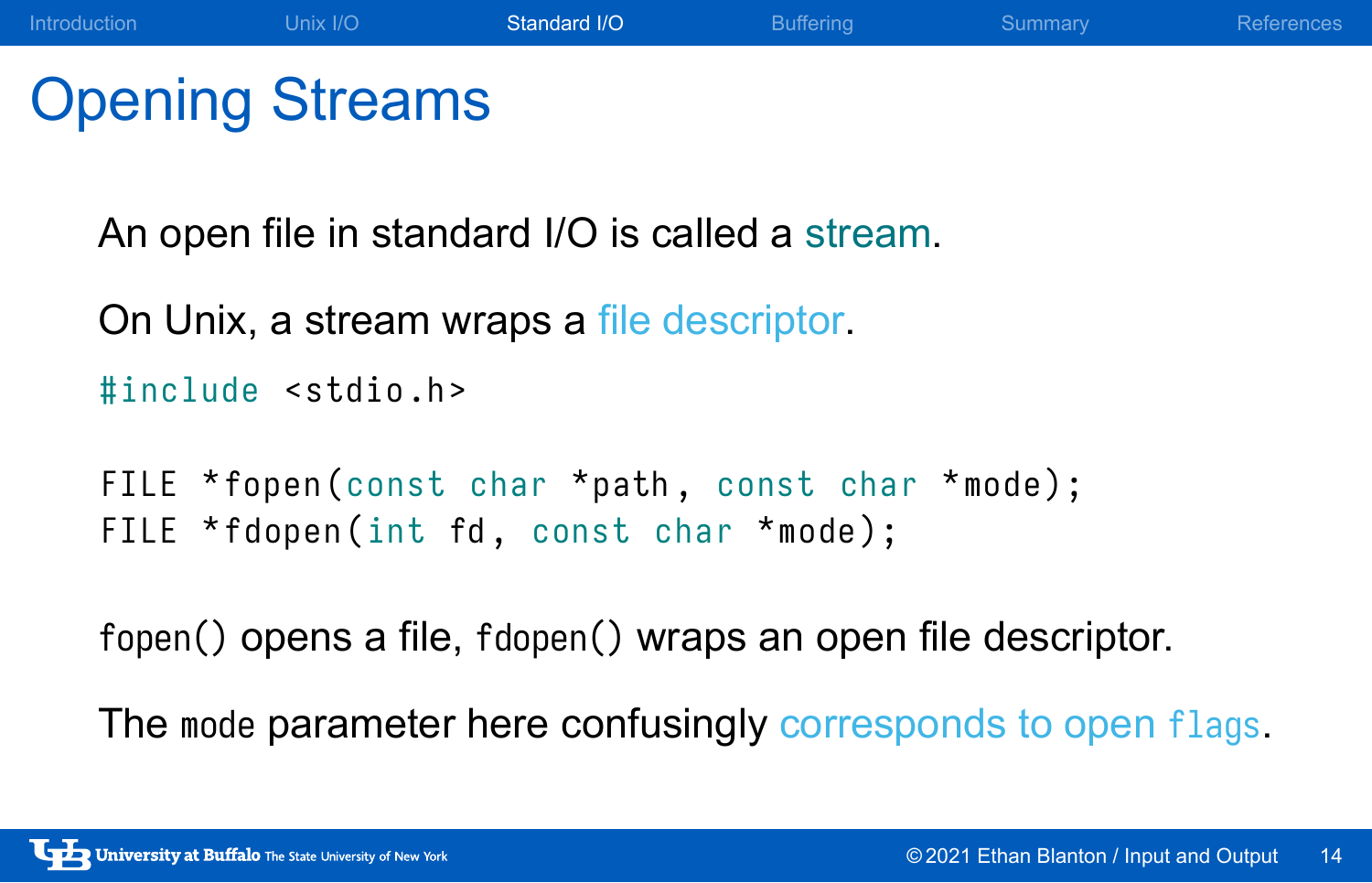```
FILE *fopen (const char *path, const char *mode);
FILE *fdopen(int fd, const char *mode);
```
A stream can be opened for various purposes, according to mode:

- $\blacksquare$  "r": reading
- $\blacksquare$  "w": writing, with truncation
- **u** "a": writing, without truncation (append)
- "r+": reading and writing, without truncation
- $\blacksquare$  "w+": reading and writing, with truncation

Write modes always create the file if necessary.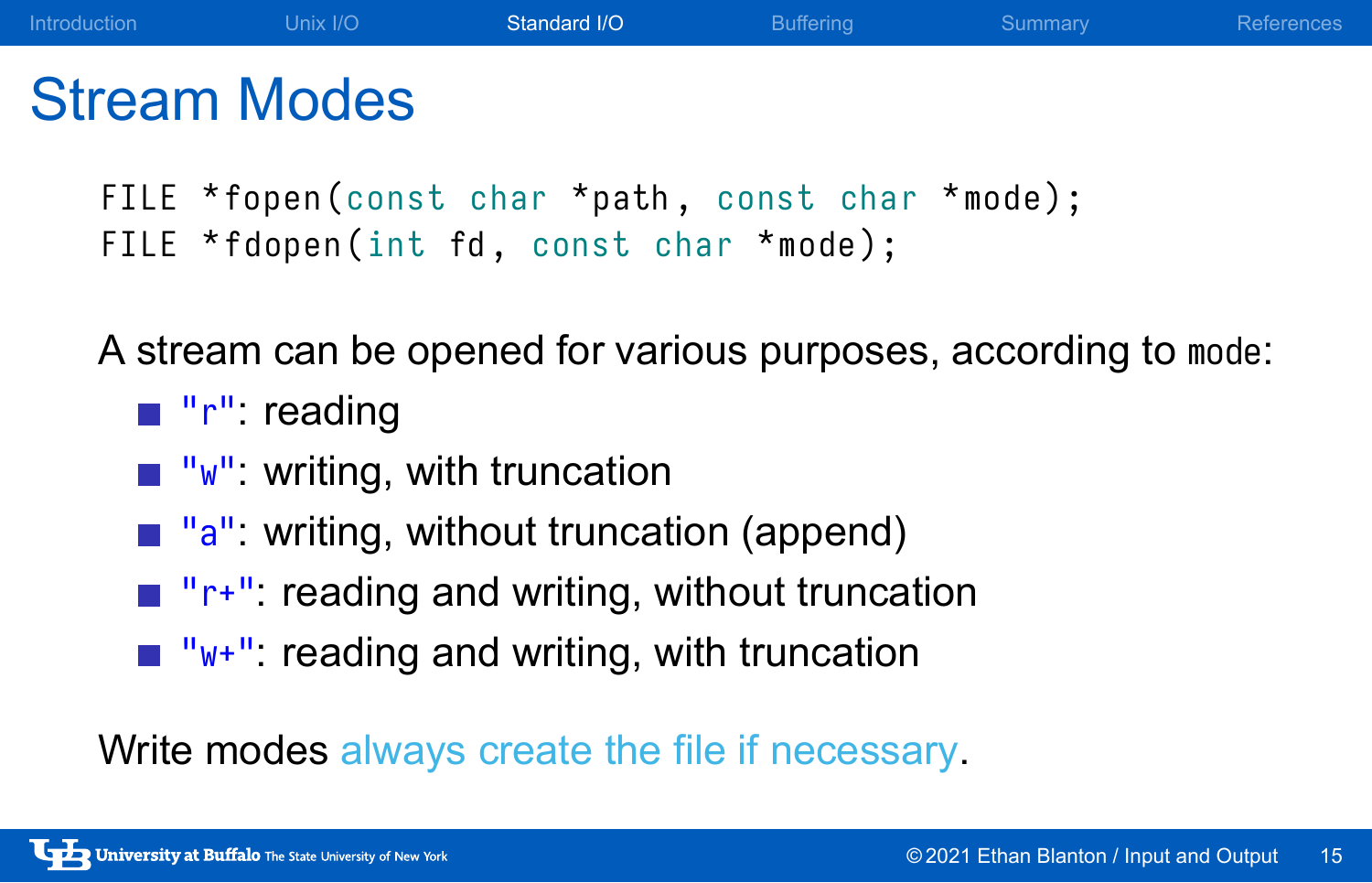### Binary I/O

Unlike Unix I/O, standard I/O may perform transformations.

They may assume that they operate on text files.

You can open for binary I/O using "b" after the mode character: fopen("somefile", "rb");

On POSIX systems, the "b" is ignored.

This is a feature of the C Standard that is unused on POSIX systems.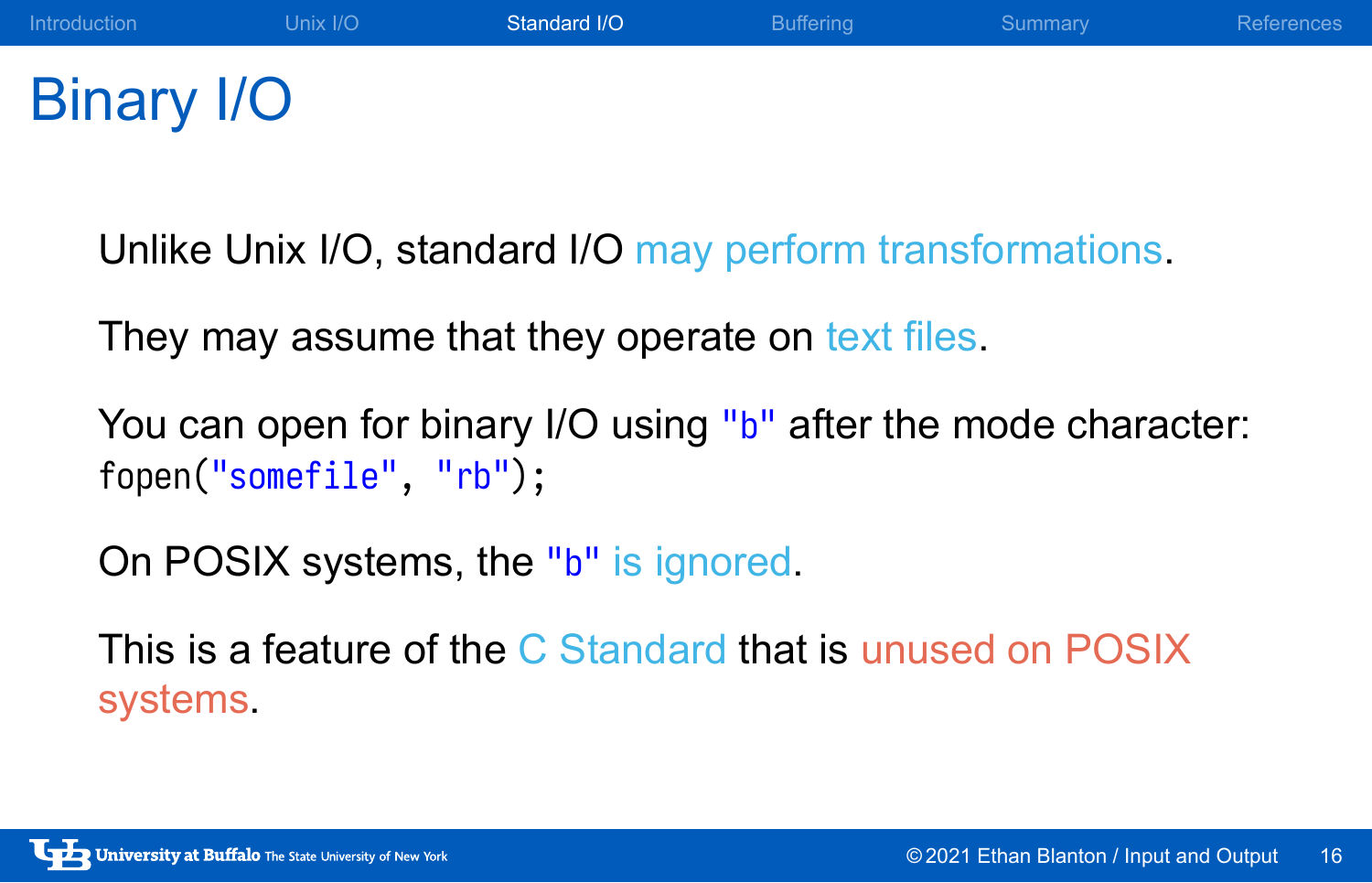### Reading and Writing

size\_t fread (void \*dest, size\_t size, size\_t nmemb, FILE  $*$  fp $);$ size\_t fwrite (const void \*buf, size\_t size, size\_t nmemb, FILE \*fp);

These functions read and write binary data. (This is in contrast to the string I/O functions.)

Both write in terms of items of size bytes.

The return value is:

- $\blacksquare$  the number of items read/written (up to nmemb)
- 0 on error or EOF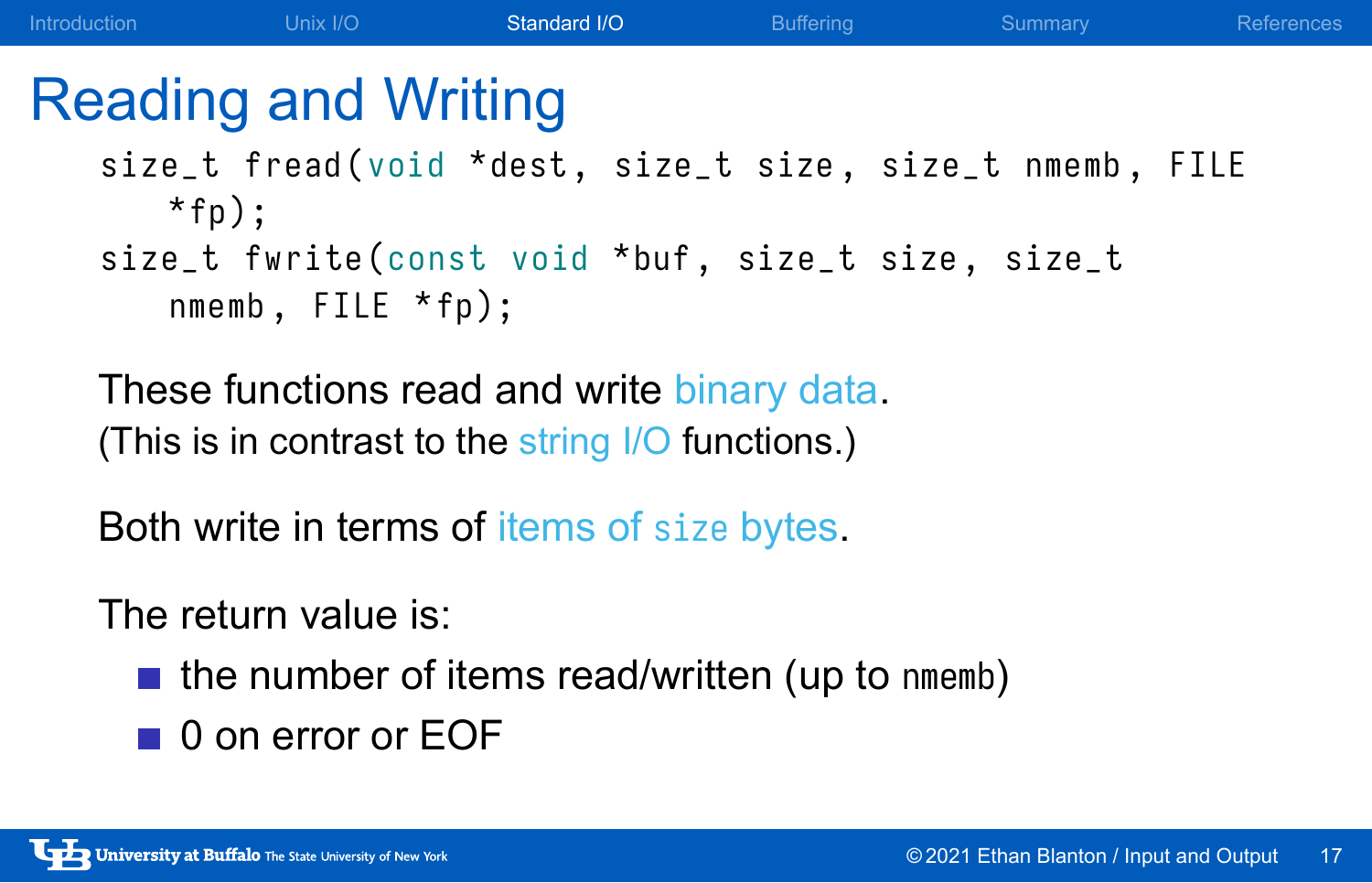### Errors and EOF

Unlike Unix I/O, errors and EOF return the same value.

There are two functions provided to detect errors and EOF:

- int feof(FILE \*fp);
- int ferror(FILE \*fp);

These functions return non-zero if EOF or an error has occurred.

clearerr() will reset the error/EOF status of a stream:

void clearerr(FILE \*fp);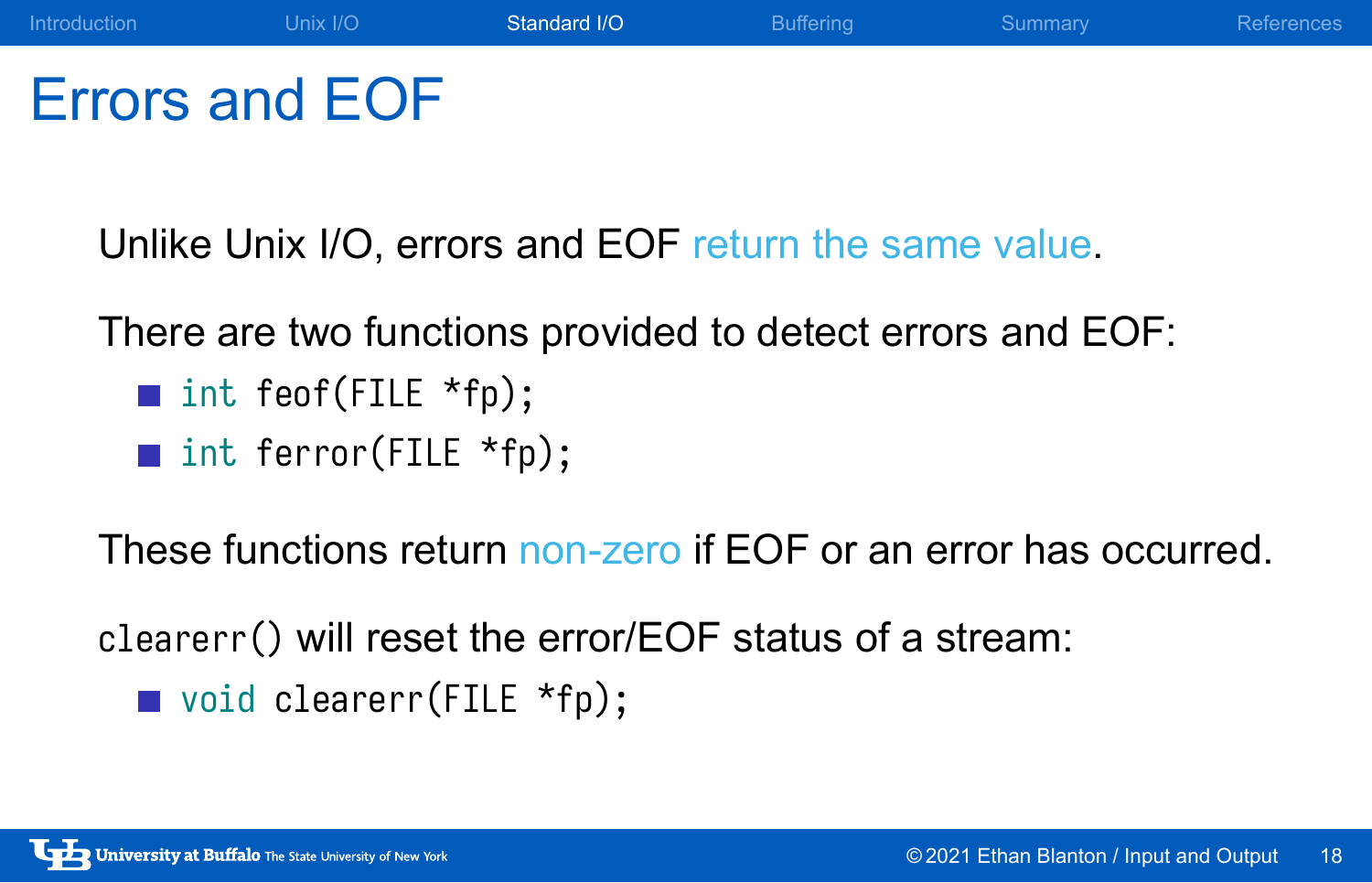### Standard I/O Example

```
#include <stdio.h>
    int main (int argc, char * argv[]) \{char buf [1024];
        FILE *fp;
        int bytes ;
        if ((fp = fopen(argv[1], "r")) == NULL){ return -1; }
        while (!feof(fp) &&
                (bytes = freqd(buf, 1, sizeof(buf), fp)) > 0)if (fwrite(buf, 1, bytes, stdout) == \theta) {
                 return -1;
             }
        }
        return ferror (fp) || ferror (stdout);
University at Buffalo The State University of New York
```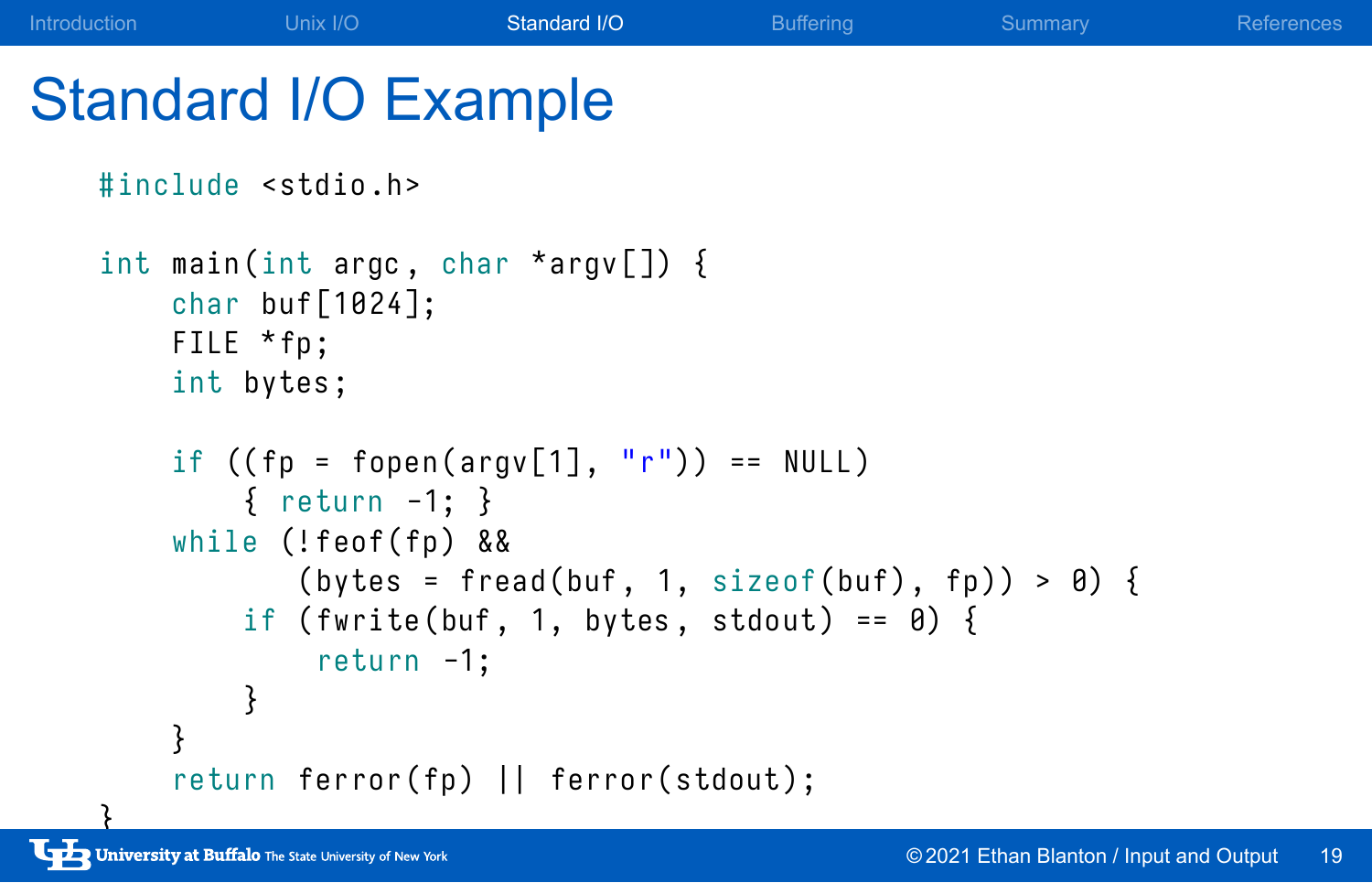## System Call Overhead

The overhead of calling a system call is often not small.

Introduction **Unix I/O** Standard I/O **Buffering** Summary References

This overhead is due to the cost of:

- Changing protection domains
- **Nalidating pointers**
- **Adjusting memory maps**
- <u>∎</u> …

It is better to make fewer system calls that do more work.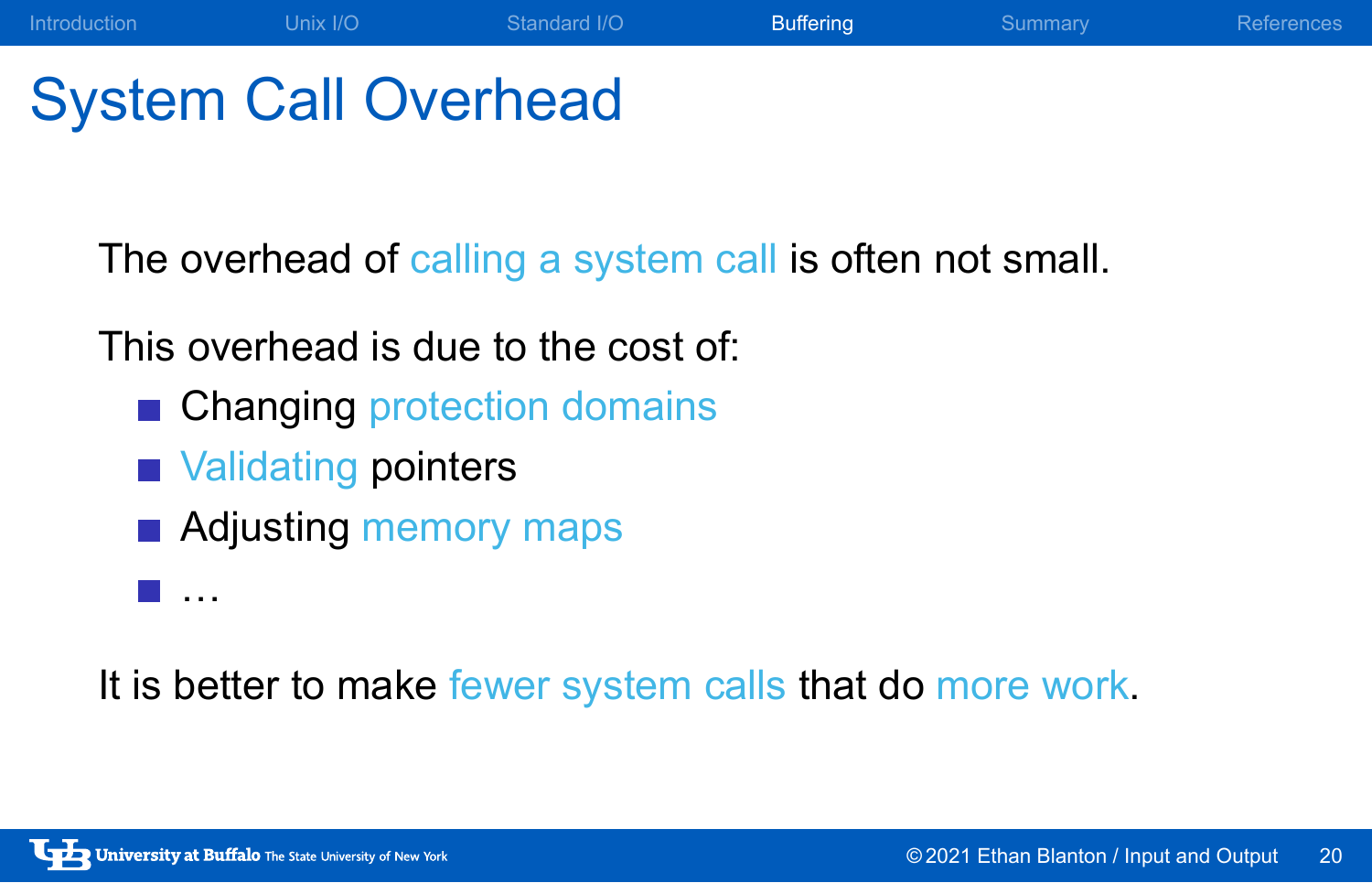### Standard I/O Buffering

The standard I/O functions use buffering to reduce overhead.

Introduction **Unix I/O** Standard I/O **Buffering** Summary References

For example, fread() for 1 byte might read a full VM page.

This has important implications for correctness!

For example, device I/O may require very precise I/O sizes.

Write buffering can cause short writes.

Buffer flushing fixes this short write problem:

int fflush (FILE \*fp);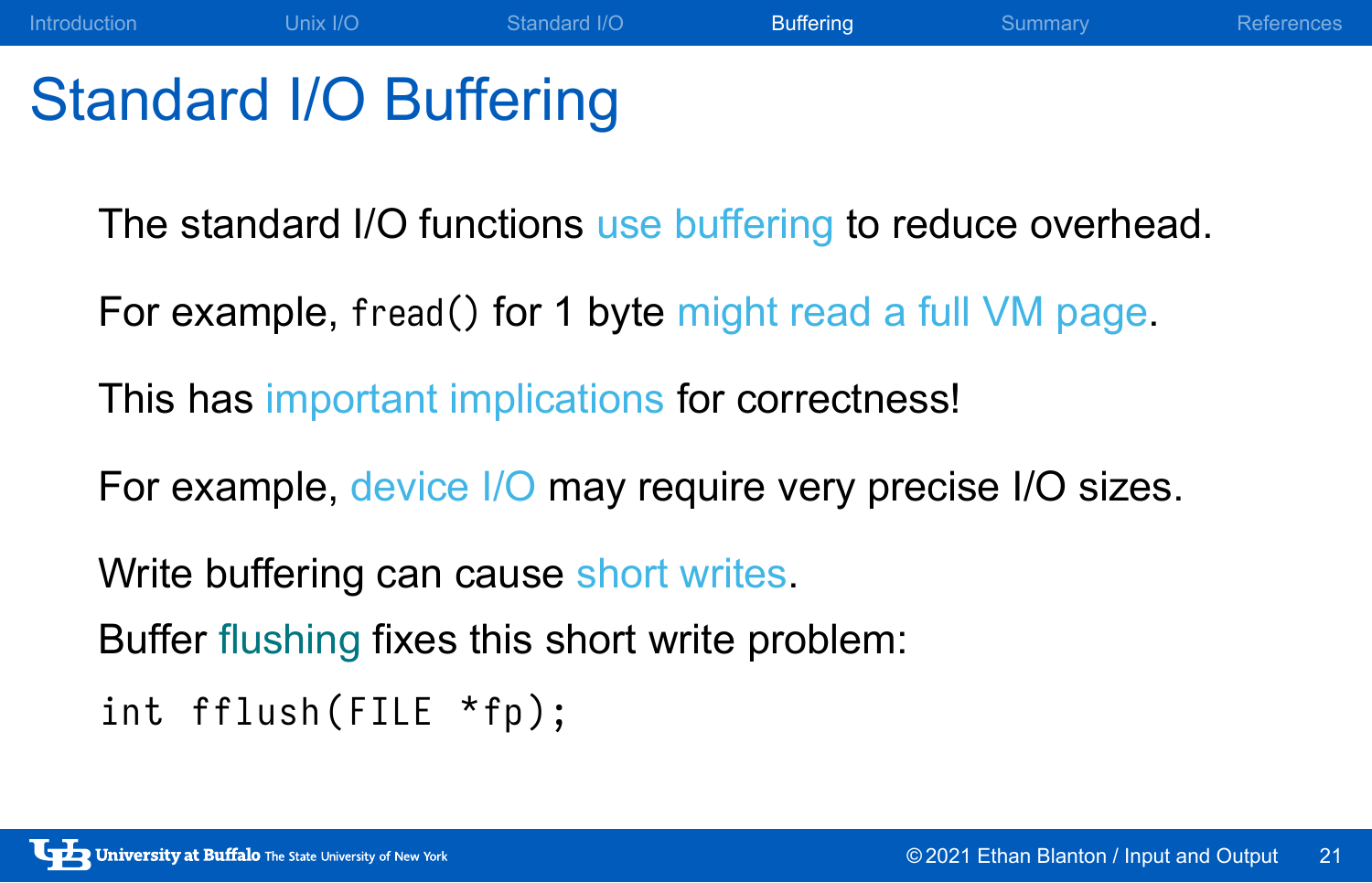## Buffering and Performance: Unix I/O

```
int fd = open("megabyte.dat", O_RDONLY);
int total ;
unsigned char c;
while (read(fd, &c, 1) == 1) {
    total += c;}
Time:
Real time elapsed : 0:00.73
System time used : 0.37
User time used : 0.36
```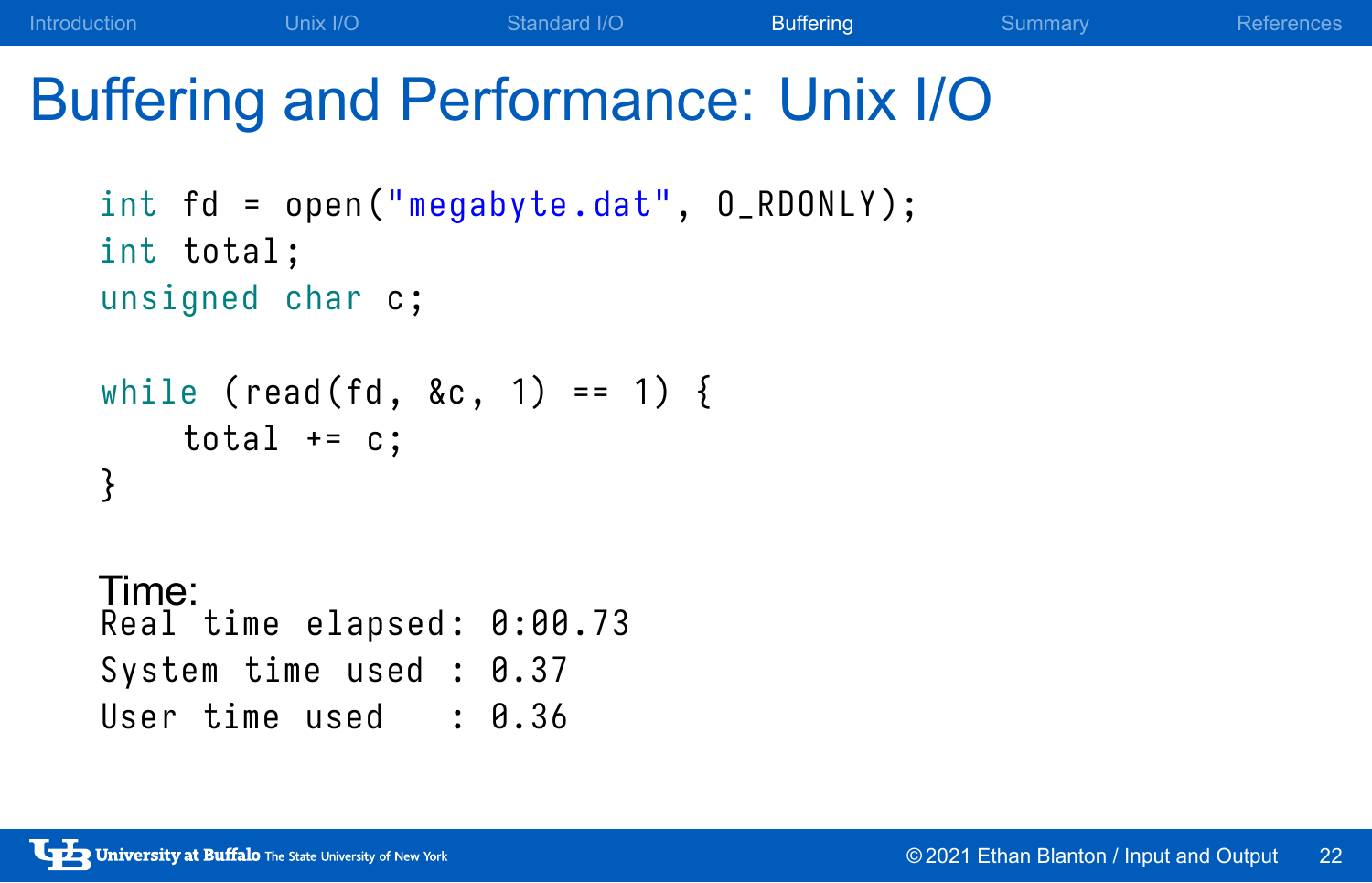## Buffering and Performance: Standard I/O

```
FILE *fp = fopen("megabyte.dat", "rb");
int total ;
unsigned char c;
while (!ferror(fp) && fread (&c, 1, 1, fp) == 1) {
    total += c;
}
Time:
Real time elapsed : 0:00.02
System time used : 0.00
User time used : 0.02
```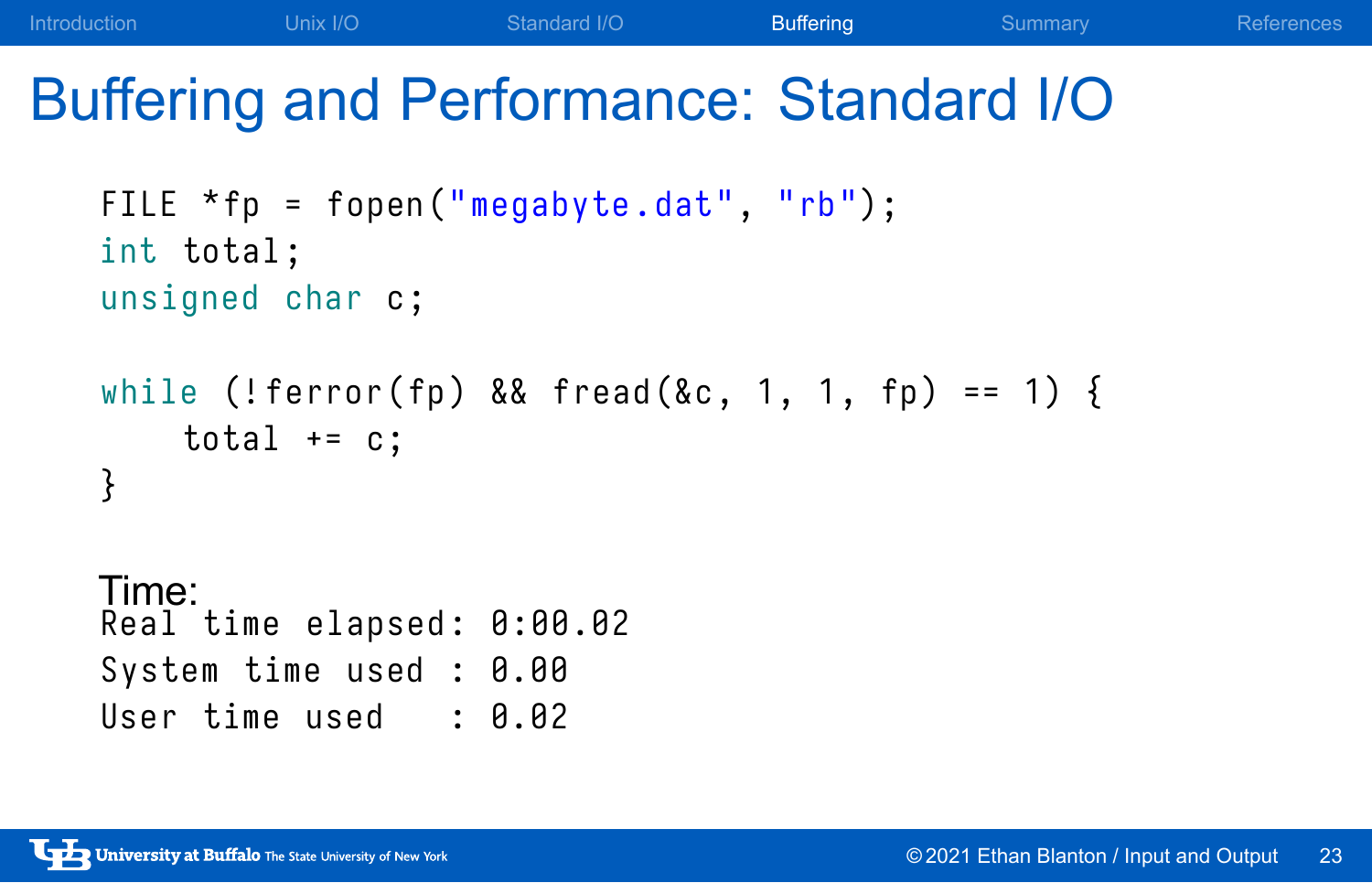| What's the Difference? |                               |                                                |              |                                    |               |  |  |  |  |
|------------------------|-------------------------------|------------------------------------------------|--------------|------------------------------------|---------------|--|--|--|--|
| $read()$ :             |                               | % time seconds usecs/call calls errors syscall |              |                                    |               |  |  |  |  |
|                        | 100.00 4.238259<br>0.00000000 | $\overline{4}$<br>ø                            | 1048578<br>2 |                                    | read<br>close |  |  |  |  |
| 100.00                 | 4.238259                      |                                                | 1048580      |                                    | total         |  |  |  |  |
| $fread()$ :            |                               |                                                |              |                                    |               |  |  |  |  |
| % time                 |                               | seconds usecs/call calls errors_syscall        |              |                                    |               |  |  |  |  |
| 00 001                 | rojana a                      | $\sim$                                         | <b>OEO</b>   | $\sim$ $\sim$ $\sim$ $\sim$ $\sim$ |               |  |  |  |  |

| 100.00<br>A.AA | A.AAA487<br>A.AAAAAA | Й | 258 | read<br>close |
|----------------|----------------------|---|-----|---------------|
|                |                      |   |     |               |
| 100.00         | 0.000487             |   | 260 | total         |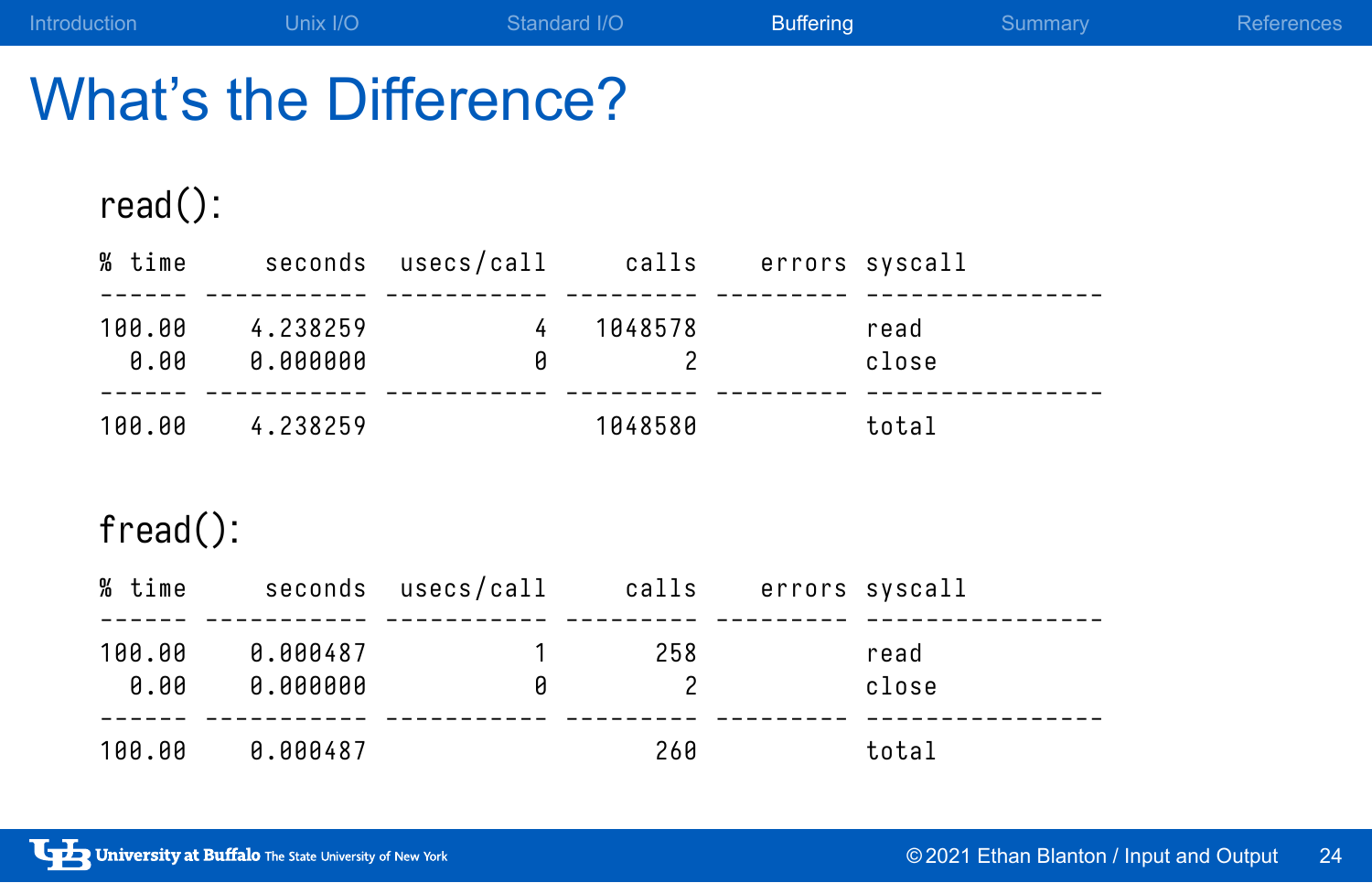### Buffering Mechanism

When the user requests a small read, the standard library makes a larger read.

Introduction **Unix I/O** Standard I/O **Buffering** Summary References

For example, our reads of one byte turn into 4 kB reads.

The standard library buffers the remaining data in memory.

Future reads for buffered data read from memory.

Reads for data not in the buffer cause a new buffer to be fetched.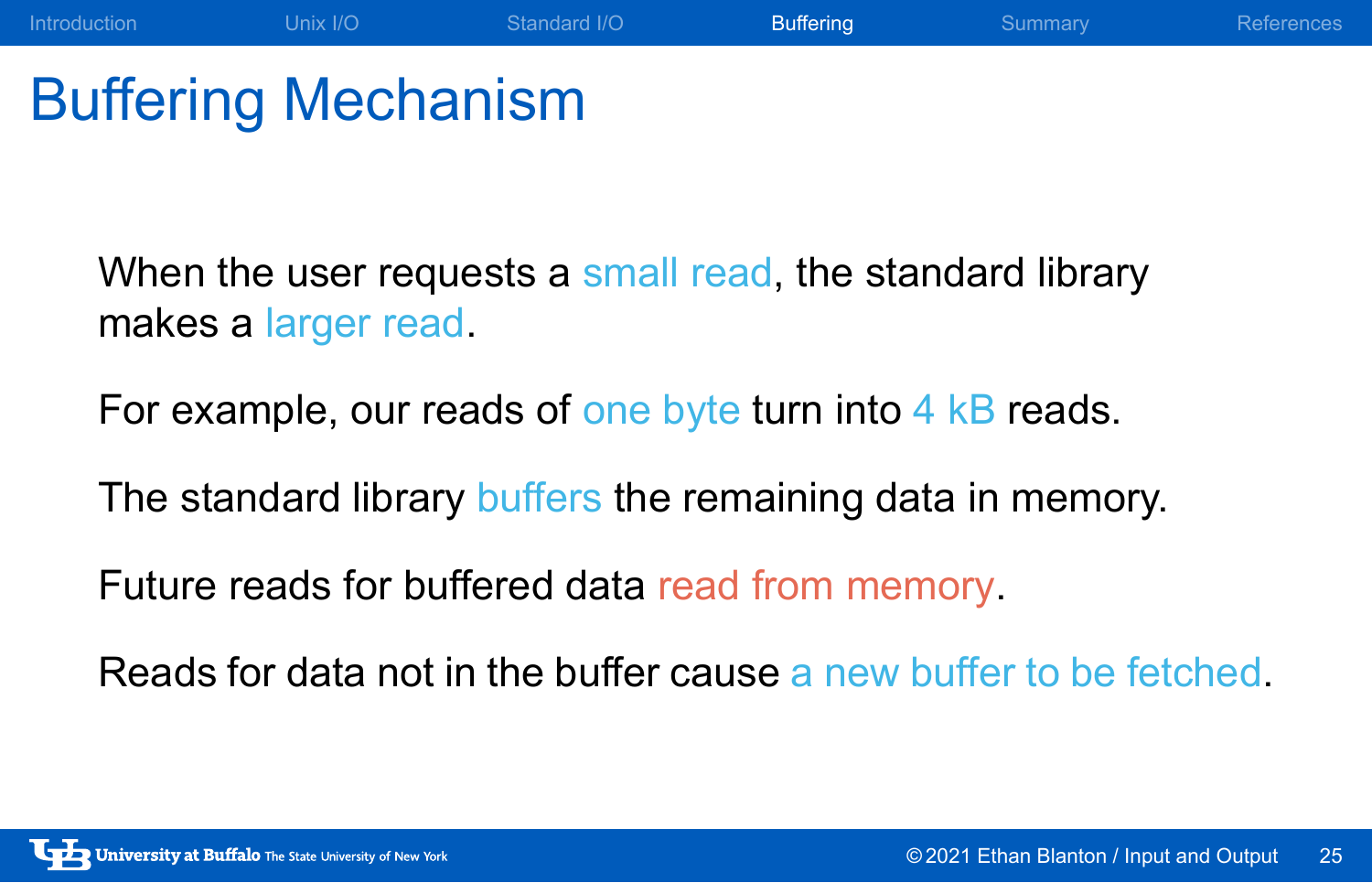## Buffer Example

```
fread (& len, sizeof (len), 1, fp);
data = malloc(len);
fread (& data, 1, len, fp);
```
Standard I/O buffer for fp: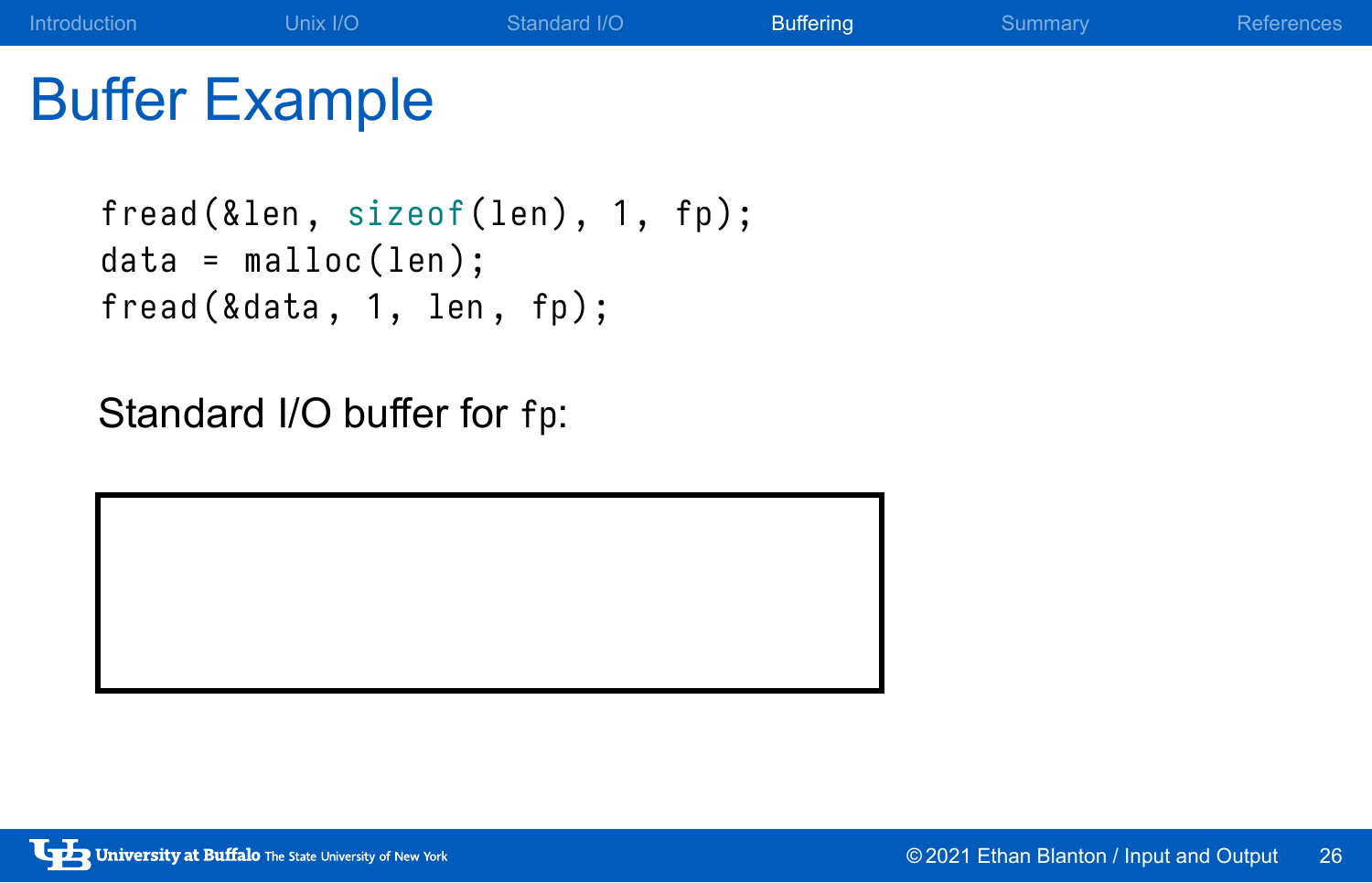## Buffer Example

```
fread (& len, sizeof (len), 1, fp);
data = malloc(len);fread (& data, 1, len, fp);
```
Standard I/O buffer for fp:



First, fread reads a buffer of data from fp.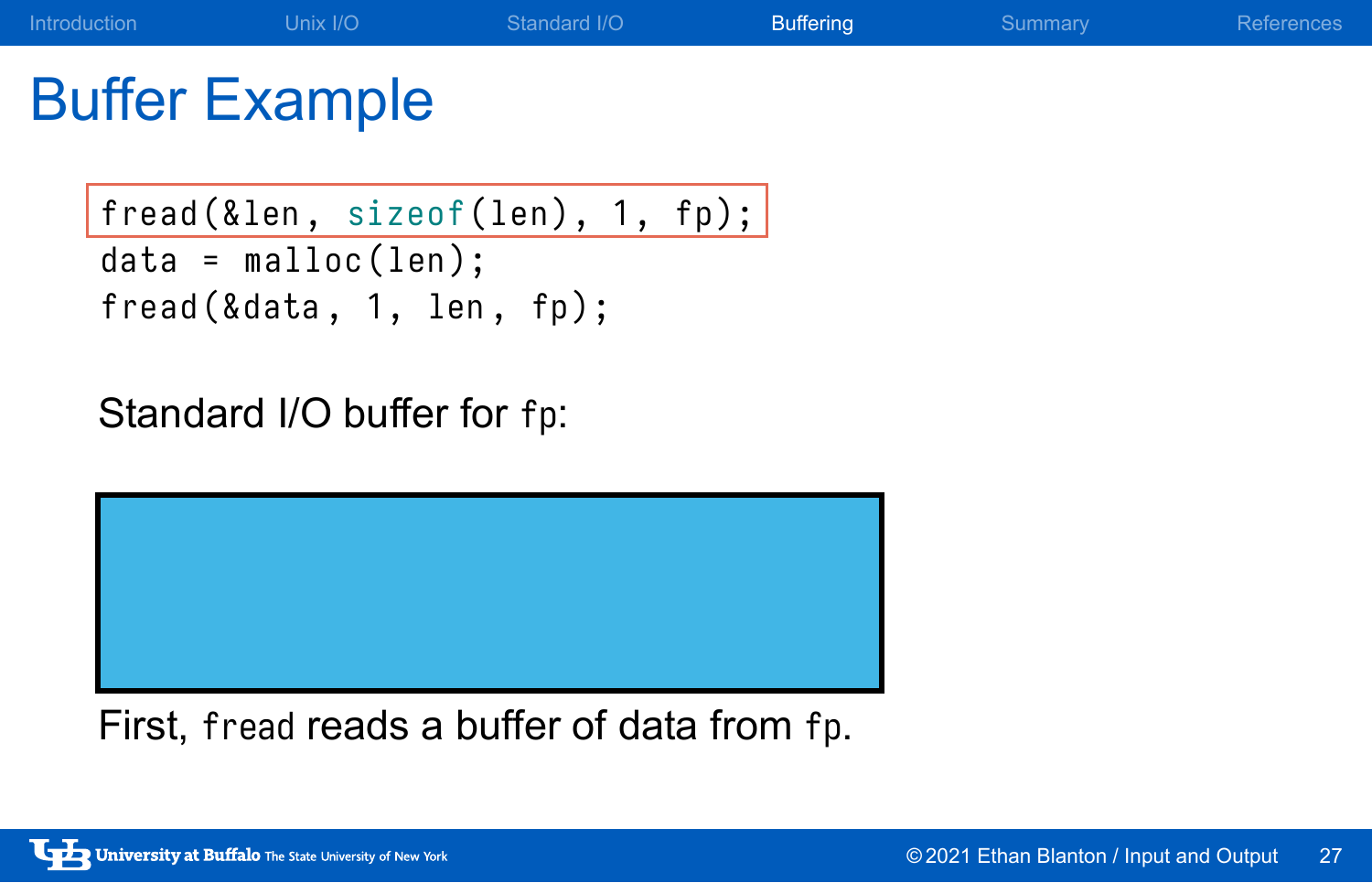## Buffer Example

fread (& len , sizeof ( len ) , 1 , fp ) ; data = malloc ( len ) ; fread (& data , 1 , len , fp ) ;

Standard I/O buffer for fp:

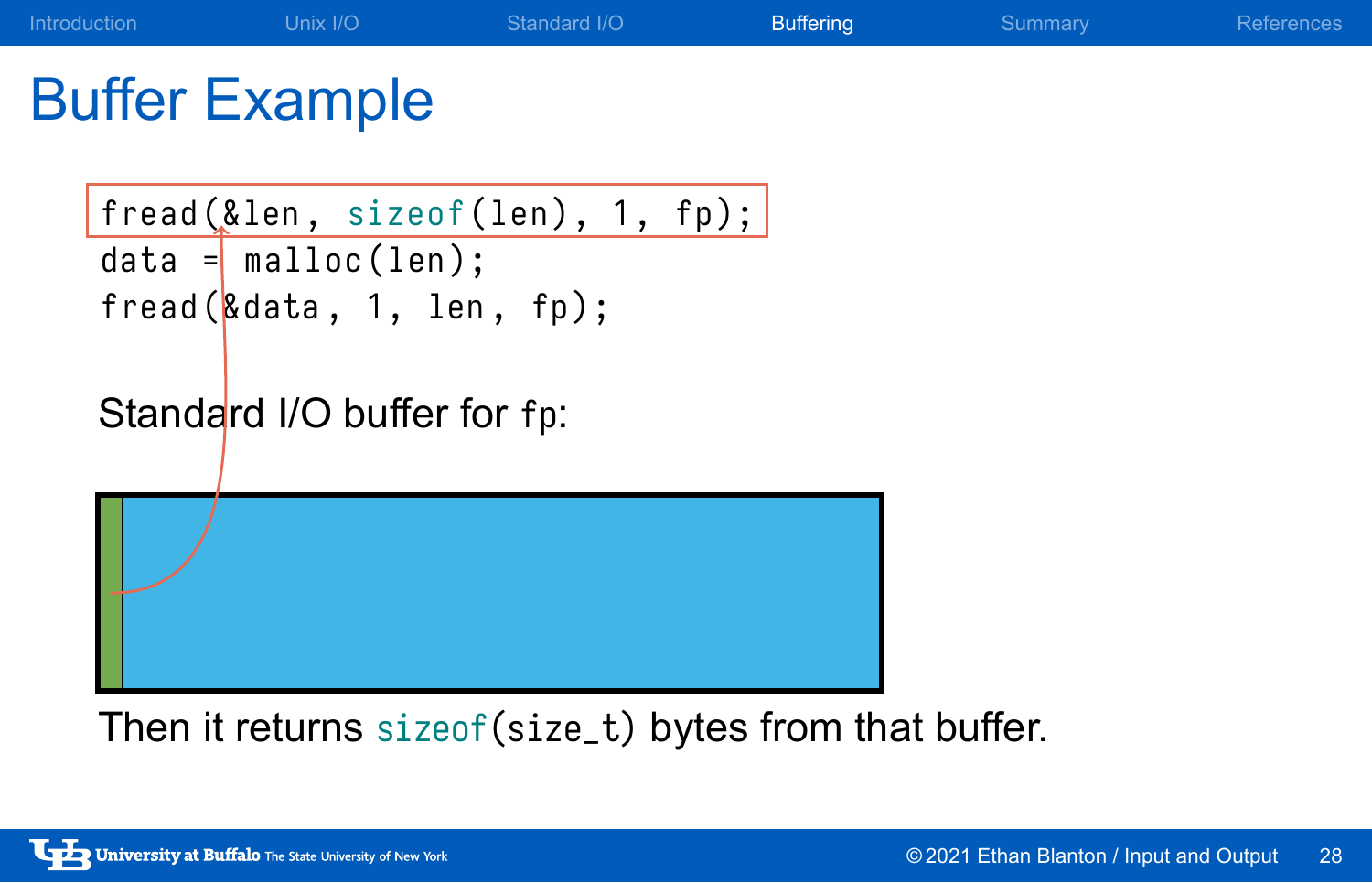# Buffer Example fread (& len, sizeof (len), 1, fp);

```
data = malloc(len);fread (& data, 1, len, fp);
Standard I/O buffer for fp:
```


The next read reads only from the buffer.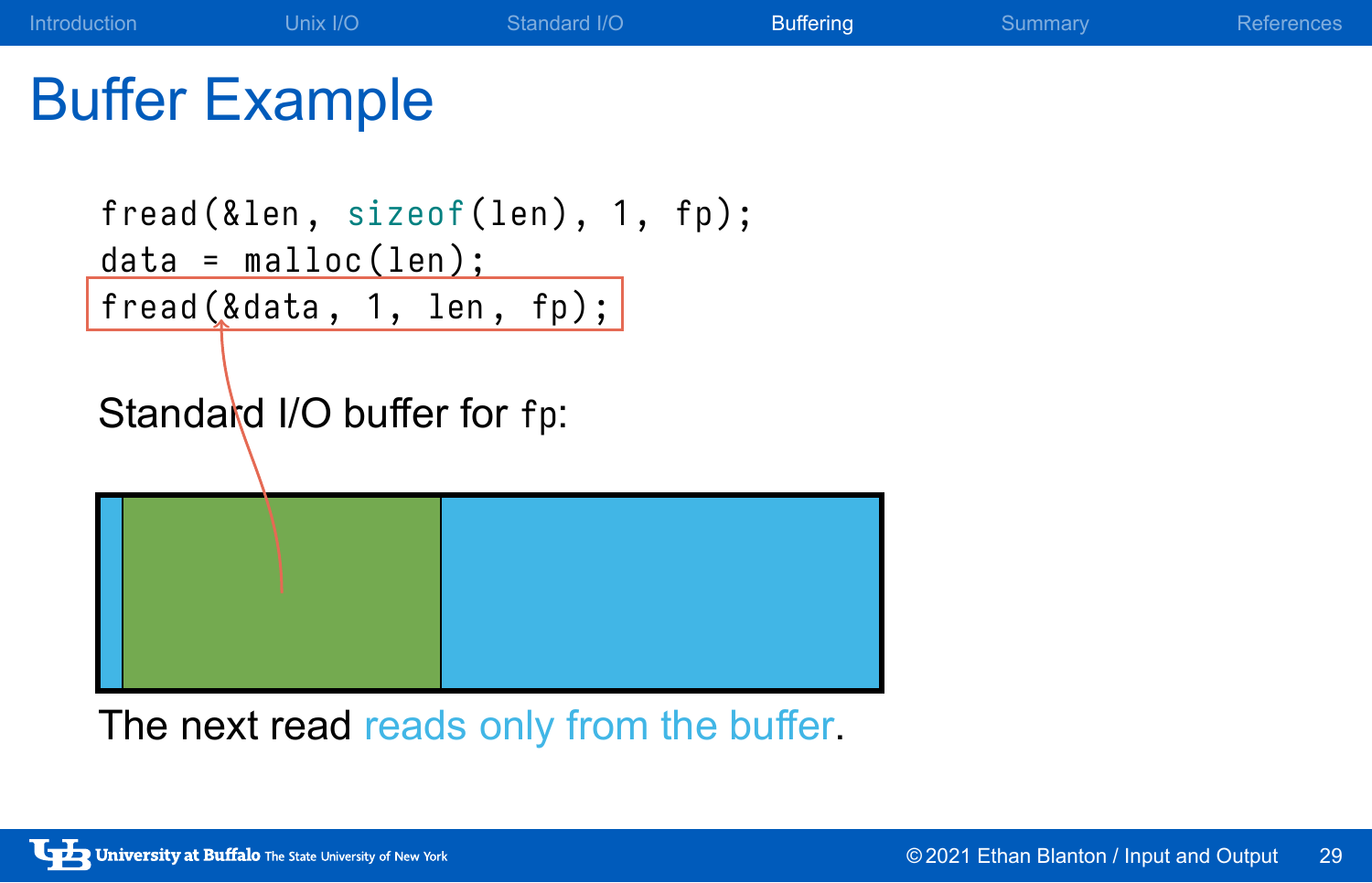# **Summary**

- **Unix I/O is defined by the POSIX Standard**
- Standard I/O is defined by the C Standard
- The kernel tracks open files with file descriptors

Introduction **Contact Unix I/O** Standard I/O Buffering Summary Summary References

- All file I/O goes through the kernel
- The standard I/O library is buffered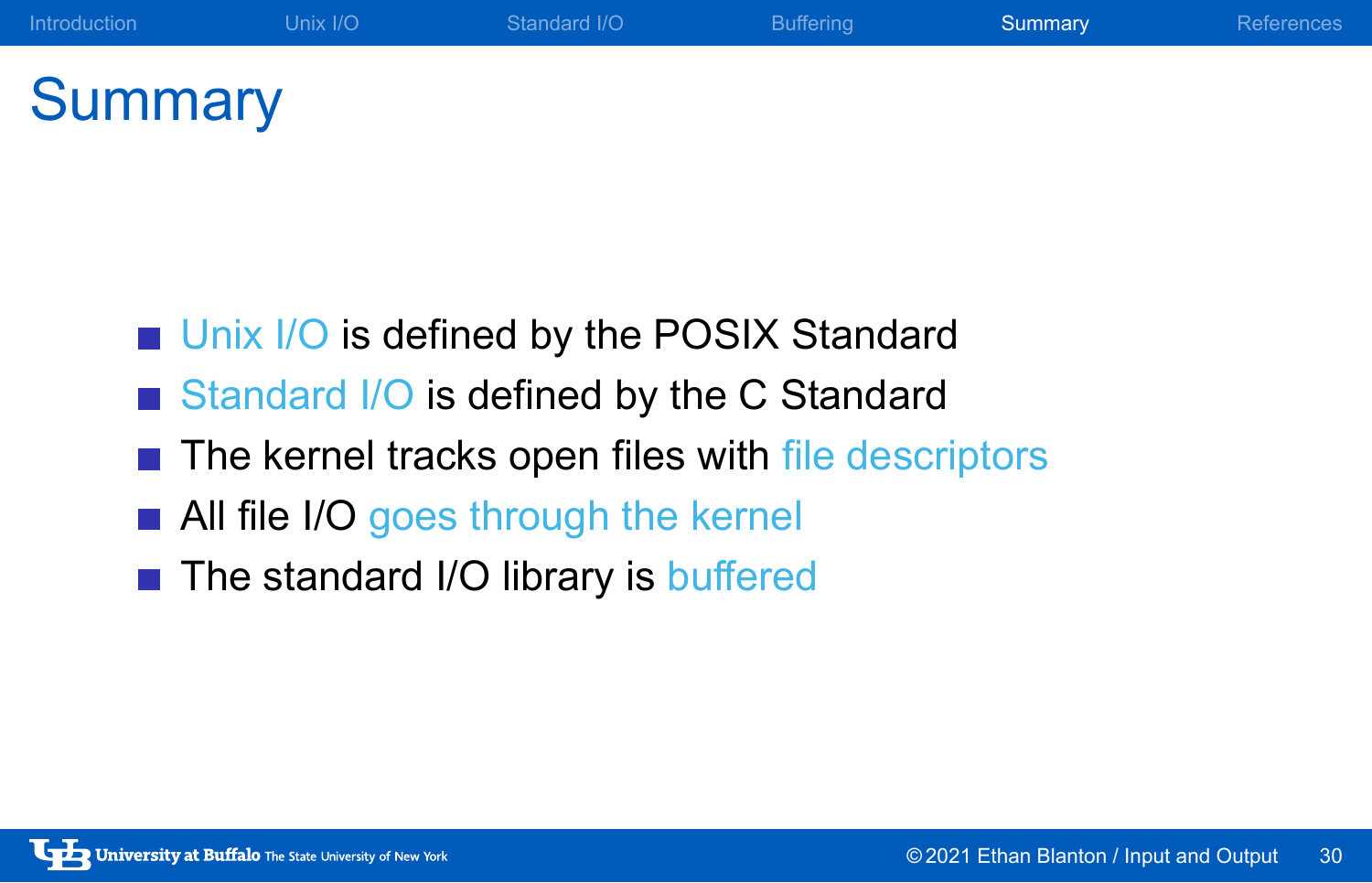### References I

### **Required Readings**

[1] Randal E. Bryant and David R. O'Hallaron. *Computer Science: A Programmer's Perspective*. Third Edition. Chapter 10: 10.1-10.4, 10.10-10.12. Pearson, 2016.